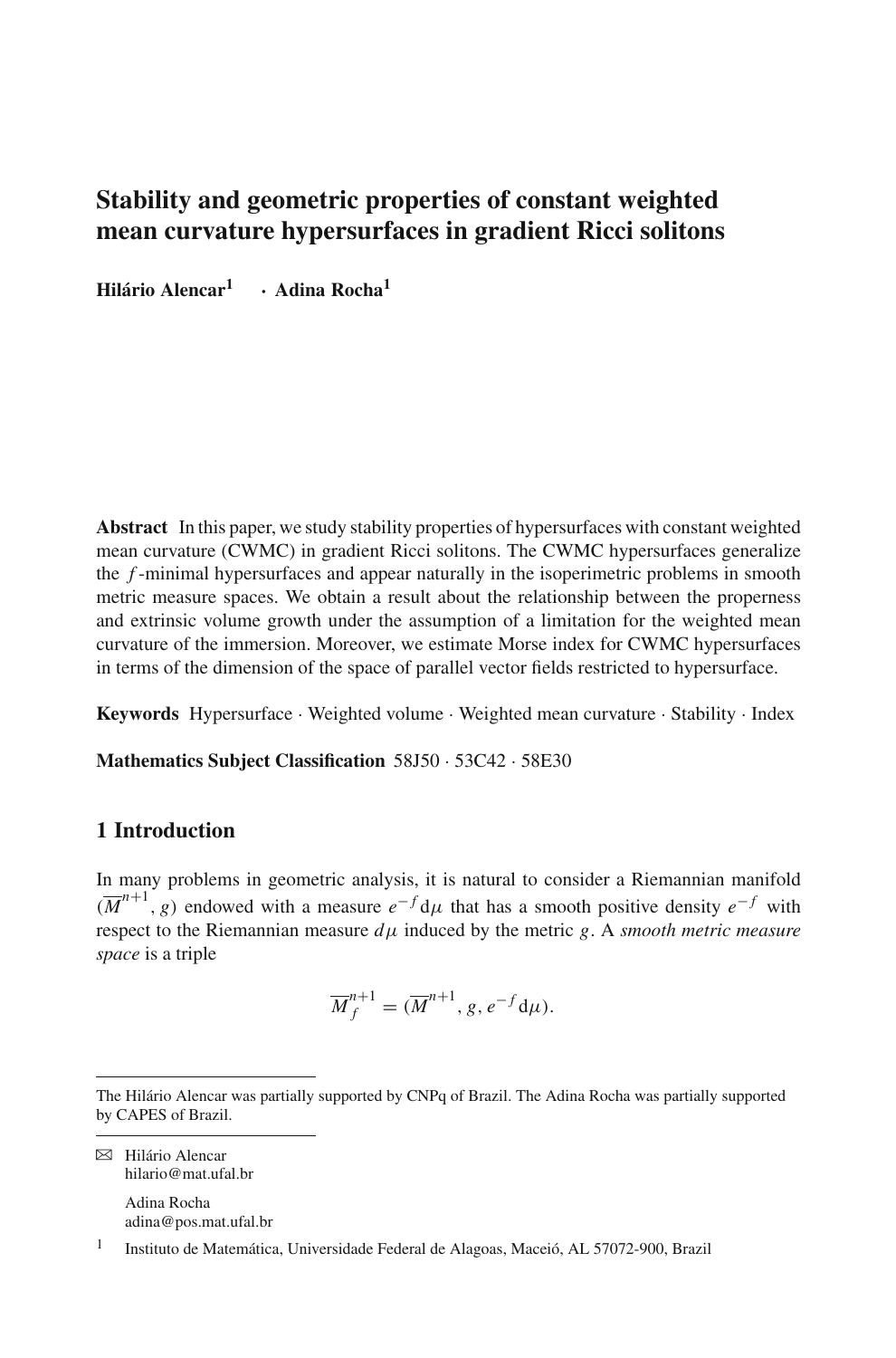The smooth function  $f : \overline{M} \to \mathbb{R}$  is called the *potential function*.

The smooth metric measure spaces arose in the study of diffusion processes on manifolds in the works of Bakry and Émery [\[1](#page-20-0)]. A natural extension of the Ricci tensor in this new context is the Bakry-Émery Ricci tensor given by

$$
\overline{\text{Ric}}_f = \overline{\text{Ric}} + \overline{\nabla}^2 f,
$$

where  $\overline{\nabla}^2 f$  is the Hessian of the potential function *f* on  $\overline{M}^{n+1}$ . It is known that a complete smooth metric measure space  $\overline{M}_f^{n+1}$  satisfying  $\overline{Ric}_f \geq kg$ , for some constant  $k > 0$ , is not necessarily compact. In fact, the shrinking Gaussian soliton

$$
\left(\mathbb{R}^{n+1}, g_{\text{can}}, e^{-\frac{|x|^2}{4}} \text{d}x\right)
$$

is noncompact complete and  $\overline{\text{Ric}}_f = \frac{1}{2}g_{\text{can}}$ , where  $g_{\text{can}}$  is canonical metric. The shrinking cylinder soliton

$$
\left(\mathbb{S}_{\sqrt{2(k-1)}}^{k} \times \mathbb{R}^{n+1-k}, g, e^{-\frac{|x|^2}{4}} d\theta dx\right)
$$

with product metric *g*, potential function  $f(\theta, x) = \frac{|x|^2}{4}, \theta \in \mathbb{S}_{\sqrt{2(k-1)}}^k$ ,  $x \in \mathbb{R}^{n+1-k}$ , is another example of a noncompact complete smooth metric measure space with  $\overline{\text{Ric}}_f = \frac{1}{2}g$ . The gradient Ricci solitons are natural generalizations of the Einstein metrics and were introduced by Hamilton in [\[13](#page-20-1)]. Indeed, a complete smooth metric measure space  $\overline{M}_{f}^{n+1}$  is a *gradient Ricci soliton* if there exists a real constant *k* such that

$$
\overline{\text{Ric}}_f = kg.
$$

If *k* > 0, the gradient Ricci soliton is called *shrinking soliton*. When the potential function is a constant, the gradient Ricci solitons are simply Einstein metrics. It is still important to mention that gradient Ricci solitons play an important role in Hamilton's Ricci flow and they correspond to self-similar solutions and often arise as type I singularity models, see [\[12\]](#page-20-2).

Let  $x: M^n \to \overline{M}_f^{n+1}$  be an isometric immersion of a Riemannian orientable manifold  $M^n$ into smooth metric measure space  $\overline{M}_{f}^{n+1}$ . The function  $f: \overline{M} \to \mathbb{R}$ , restricted to *M*, induces a weighted measure  $e^{-f} d\sigma$  on *M*. Thus we have an induced smooth metric measure space  $M_f^n = (M, g, e^{-f} d\sigma).$ 

The *second fundamental form A* of *x* is defined by

$$
A(X, Y) = (\overline{\nabla}_X Y)^{\perp}, \qquad X, Y \in T_p M, \quad p \in M,
$$

where ⊥ symbolizes the projection above the normal bundle of *M*. The *weighted mean curvature vector* of *M* is defined by

$$
\mathbf{H}_f = \mathbf{H} + (\overline{\nabla}f)^{\perp},
$$

and the *weighted mean curvature*  $H_f$  is such that  $\mathbf{H}_f = -H_f \eta$ , where  $\mathbf{H} = \text{tr}A$  and  $\eta$  is unit outside normal vector field. The hypersurface *M* is called *f -minimal* when its weighted mean curvature vector  $\mathbf{H}_f$  vanishes identically; when there exists real constant *C* such that  $H_f = C$ , we say that the hypersurface *M* has *constant weighted mean curvature* (CWMC).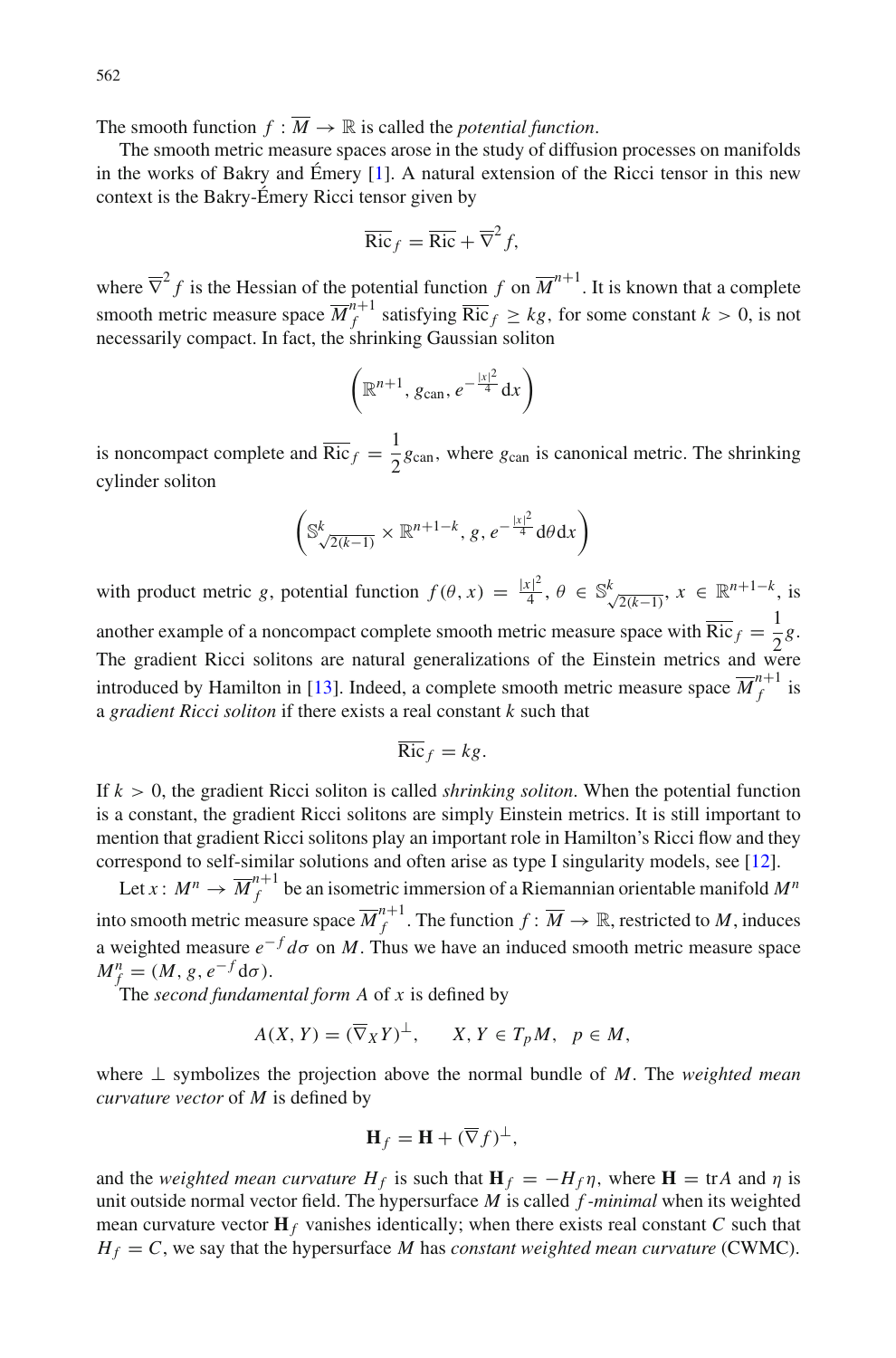The *weighted volume* of a measurable set  $\Omega \subset M$  is given by

$$
\text{Vol}_f(\Omega) = \int_{\Omega} e^{-f} \text{d}\sigma. \tag{1}
$$

Let  $B_r^M$  be the geodesic ball of  $\overline{M}$  with center in a fixed point  $o \in \overline{M}$  and radius  $r > 0$ . It is said that the weighted volume of *M* has *polynomial growth* if there exists positive numbers α and *C* such that

<span id="page-2-0"></span>
$$
\text{Vol}_f(B_r^{\overline{M}} \cap M) \le Cr^{\alpha} \tag{2}
$$

for any  $r > 1$ . When  $\alpha = n$  in [\(2\)](#page-2-0), *M* is said to have *Euclidean volume growth*.

We can consider either *f*-minimal or CWMC hypersurfaces in gradient Ricci solitons. We would like to point out that a self-shrinker to the mean curvature flow is a *f* -minimal hypersurface of the shrinking Gaussian soliton  $(\mathbb{R}^{n+1}, g_{\text{can}}, e^{-\frac{|x|^2}{4}} dx)$ . In [\[7](#page-20-3)], Cheng and Zhou proved that for *f*-minimal hypersurfaces in the shrinking Gaussian soliton  $\mathbb{R}^{n+1}$ , the conditions of proper immersion, Euclidean volume growth, polynomial volume growth, and finite weighted volume are equivalent to each other. Those equivalences are still being valid for *f*-minimal hypersurfaces immersed in a complete shrinking gradient Ricci soliton  $\overline{M}_f$ satisfying  $\overline{\text{Ric}}_f = \frac{1}{2}g$ , where *g* is Riemannian metric and *f* is a convex function (see [\[6\]](#page-20-4), Corollary [1\)](#page-4-0). In this direction, the following result was obtained:

<span id="page-2-2"></span>**Theorem 1** *Let M<sup>n</sup> be a complete hypersurface isometrically immersed in a complete smooth metric measure space*  $\overline{M}^m_f$ .

*(i)* If  $|\mathbf{H}_f| < \infty$  and  $\text{Vol}_f(M) < \infty$ , then  $M^n$  is proper. (*ii*) If  $\overline{\text{Ric}}_f = \frac{1}{2}g$ ,  $f \in C^\infty(\overline{M})$  *is convex function*,

$$
\sup_{x\in M}\langle \mathbf{H}_f,\overline{\nabla}f\rangle<\infty,
$$

*and*  $M^n$  *is proper, then*  $Vol_f(M) < \infty$  *and*  $M^n$  *has polynomial volume growth.* 

Let  $L^2(e^{-f}d\sigma)$  be the space of square integrable functions on *M* with respect to the measure  $e^{-f}$  d $\sigma$  and with the norm

$$
|u|_{L_f^2} = \left(\int_M u^2 e^{-f} d\sigma\right)^{\frac{1}{2}}.
$$

It is known that the *weighted Laplacian operator*  $\Delta_f$ , defined by

$$
\Delta_f u := \Delta u - \langle \nabla f, \nabla u \rangle,
$$

is associated with  $e^{-f}$  d $\sigma$  as well as  $\Delta$  is associated with d $\sigma$ . Moreover,  $\Delta_f$  is a self-adjoint operator on  $L^2(e^{-f}d\sigma)$ , and therefore, the  $L^2(e^{-f}d\sigma)$  spectrum of  $\Delta_f$  on *M*, denoted by  $\sigma(-\Delta_f)$ , is a subset of [0, + $\infty$ ).

Next, let  $F: (-\varepsilon, \varepsilon) \times M \to \overline{M}_f$ ,  $F_f(p) = F(t, p)$  for all  $t \in (-\varepsilon, \varepsilon)$  and  $p \in M$  be a variation of the immersion *x* associated with the normal vector field *u* $\eta$ , where  $u \in C_c^{\infty}(M)$ . The corresponding variation of the *weighted area functional*  $\mathcal{A}_f(t) = \text{Vol}_f(F_t(M))$  satisfies

<span id="page-2-1"></span>
$$
\mathscr{A}'_f(0) = \int_M H_f u e^{-f} d\sigma,\tag{3}
$$

where  $H_f$  is such that  $\mathbf{H}_f = -H_f \eta$ . The expression [\(3\)](#page-2-1) is known as *first variation formula*.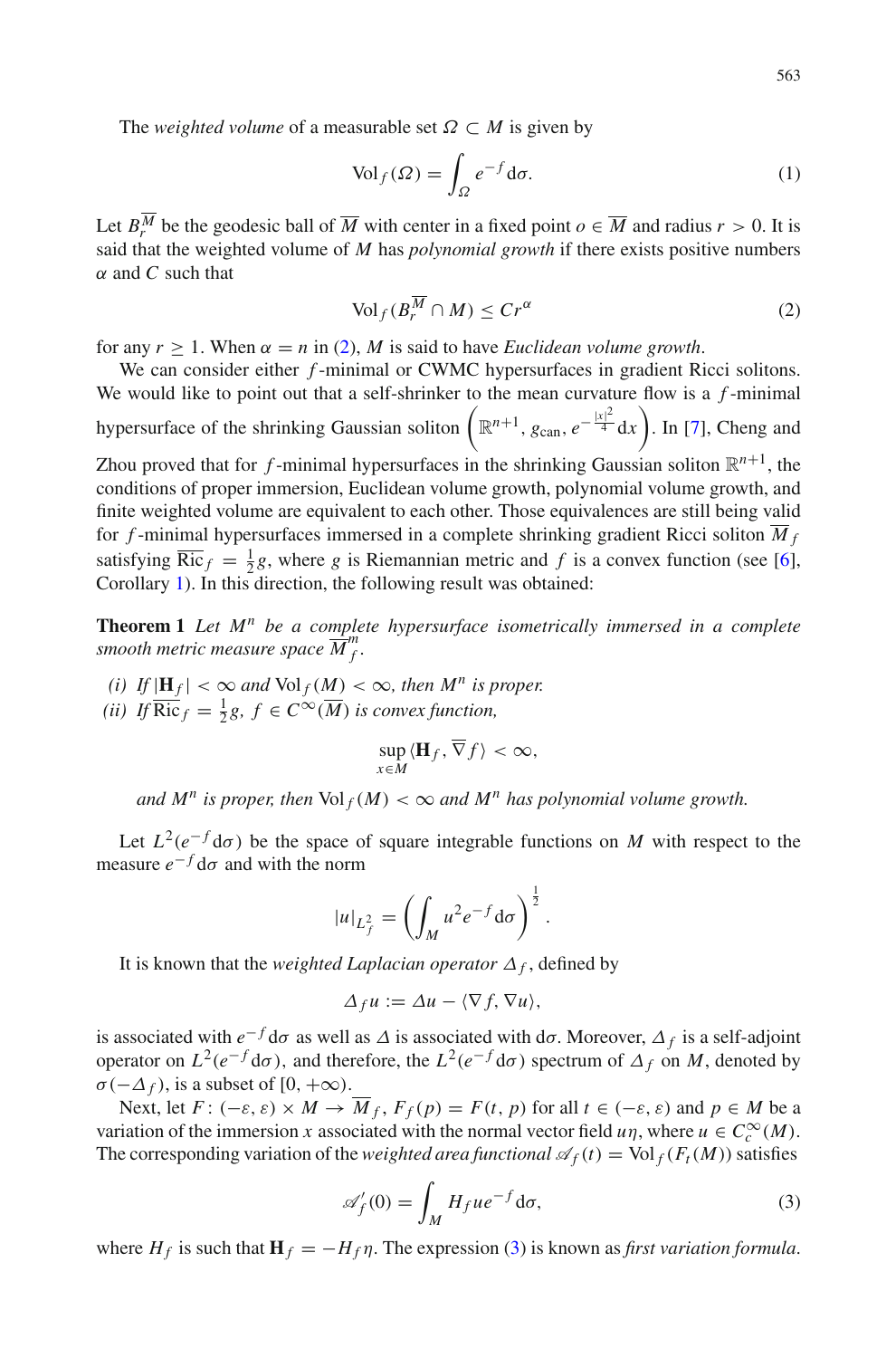The *f* -minimal hypersurfaces are critical points of the weighted area functional. Yet, the CWMC hypersurfaces can be viewed as critical points of the weighted area functional restricted to variations which preserve the *enclosed weighted volume,* i.e., for functions  $u \in C_c^{\infty}(M)$  which satisfy the additional condition

$$
\int_M u e^{-f} \mathrm{d}\sigma = 0.
$$

For such critical points, the *second variation* of the weighted area functional is given by

$$
\mathscr{A}_{f}''(0) = -\int_{M} \left( u \Delta_{f} u + \left( |A|^{2} + \overline{\mathrm{Ric}_{f}}(\eta, \eta) \right) u^{2} \right) d\sigma,
$$

where  $\overline{\text{Ric}}_f$  is the Bakry-Émery Ricci curvature and *A* is the second fundamental form. For more details, see  $[1]$ ,  $[6]$  and  $[17]$ .

*Remark 1* When *f* is a constant function, the first and second variation formula were given by Barbosa and do Carmo [\[2](#page-20-6)] and Barbosa, do Carmo, and Eschenburg [\[3\]](#page-20-7).

The operator

$$
L_f = \Delta_f + |A|^2 + \overline{\text{Ric}_f}(\eta, \eta)
$$

is called the  $f$ -*stability operator* of the immersion  $x$ . In the  $f$ -minimal case, the  $f$ -stability operator is viewed as acting on  $\mathcal{F} = C_c^{\infty}(M)$ ; in the case of the CWMC hypersurfaces, the *f* -stability operator is viewed as acting on

$$
\mathscr{F} = \left\{ u \in C_c^{\infty}(M); \int_M u e^{-f} d\sigma = 0 \right\}.
$$

Associated with  $L_f$  is the quadratic form

$$
I_f(u, u) = -\int_M u L_f u e^{-f} d\sigma.
$$

For each compact domain  $\Omega \subset M$ , define the index, Ind  $f(\Omega)$ , of  $L_f$  in  $\Omega$  as the maximal dimension of a subspace of  $\mathscr F$  where  $I_f$  is a negative definite. The *index*, Ind  $_f(M)$ , of  $L_f$ in *M* (or simply, the  $L_f$ -index of *M*) is then defined by

$$
\mathrm{Ind}_f(M) = \sup_{\Omega \subset M} \mathrm{Ind}_f \Omega,
$$

where the supreme is taken over all compact domains  $\Omega \subset M$ . We highlight that  $\text{Ind}_f(M)$ is the Morse index of the operator  $L_f$  in  $f$ -minimal hypersurfaces. For more details, see [\[8\]](#page-20-8) and [\[11\]](#page-20-9).

Let  $M \subset \mathbb{R}^{n+1}$  be a proper, non-planar, two-sided hypersurface satisfying

$$
\text{Vol}_f(M) < \infty, \ H = \frac{1}{2} \langle x, \eta \rangle + C \ \text{and} \ \text{Ind}_f(M) \le n,
$$

where *H* is the mean curvature, *x* is the position vector of  $\mathbb{R}^{n+1}$ , *n* is the unit normal field of the hypersurface, Ind  $_f(M)$  is the  $L_f$ -index and C is a real constant. McGonagle and Ross ([\[15\]](#page-20-10), Theorem 5.6) showed that there exists a natural number *i* such that  $n + 1 - \text{Ind}_f(M) \le i \le n$ and  $M = M_0 \times \mathbb{R}^i$ . In addition, they obtained  $\text{Ind}_f(M) \geq 2$ .

It is important to mention that the properness hypothesis can be removed of Theorem 5.6 of [\[15](#page-20-10)]. In fact, by Theorem [1,](#page-2-2) part (i), the finite weighted volume implies in the properness of its immersion.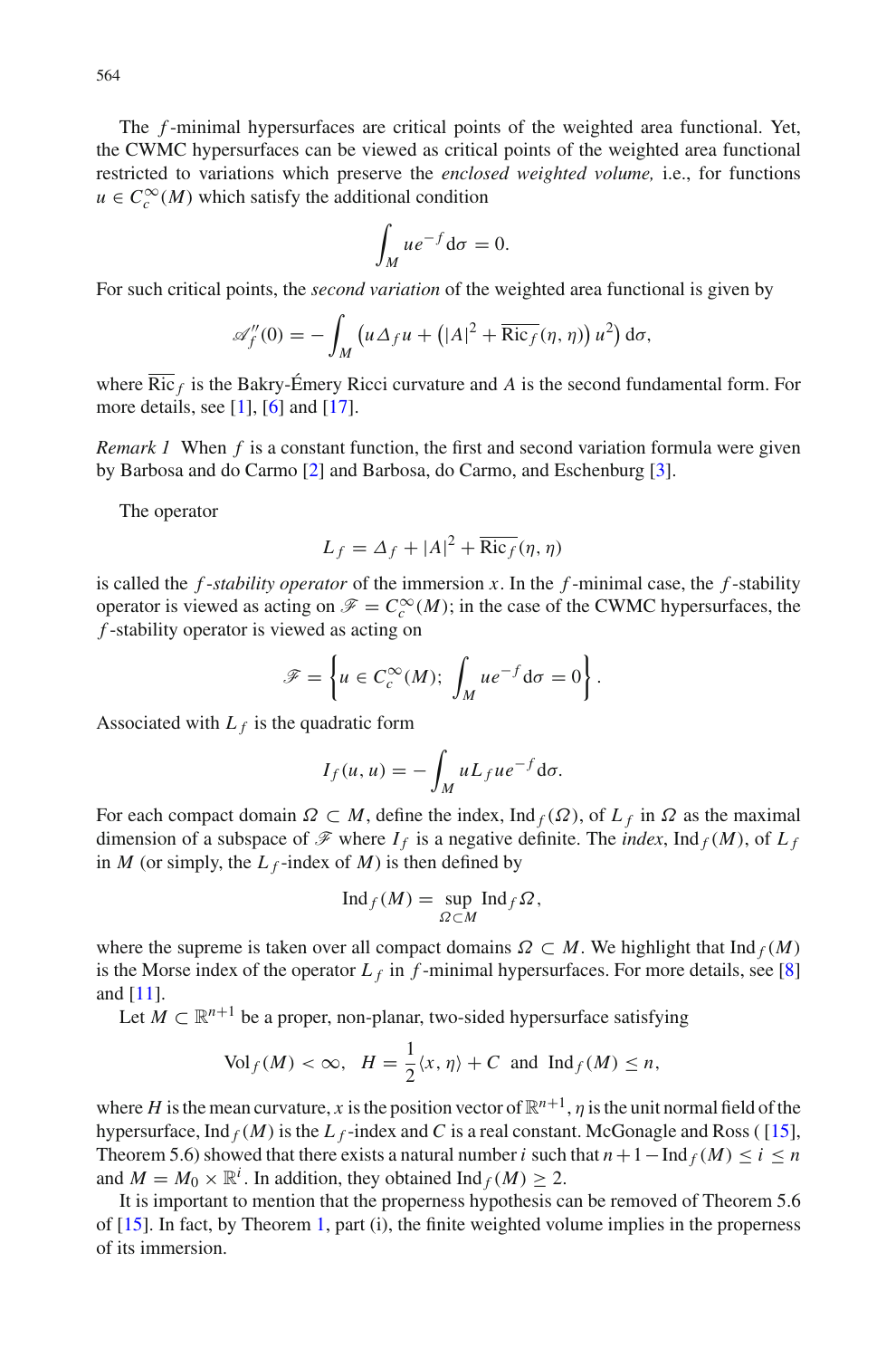Next, we obtain an estimate for  $L_f$ -index of a CWMC hypersurface with finite weighted volume and isometrically immersed in a gradient Ricci soliton that admits at least one parallel field globally defined.

<span id="page-4-1"></span>**Theorem 2** *Let M<sup>n</sup> be a CWMC hypersurface isometrically immersed in a shrinking gradient Ricci soliton*  $\overline{M}_{f}^{n+1}$  *with*  $\text{Vol}_f(M) < \infty$ *. Denote by*  $\mathscr{P}_{\overline{M}_{f}}$  *the set of parallel fields* globally defined on  $\overline{M}_{f}^{n+1}$  and  $\eta$  the unit normal field to  $M^{n}.$ 

*(i)* If the unit function  $1 \notin \{ \langle X, \eta \rangle : X \in \mathscr{P}_{\overline{M}_f} \}$ ,

<span id="page-4-2"></span>
$$
\operatorname{Ind}_{f}(M) \ge \dim \mathcal{P}_{\overline{M}_{f}} - \dim \{ X \in P_{\overline{M}_{f}} : \langle X, \eta \rangle \equiv 0 \}.
$$
 (4)

*(ii)* If the unit function  $1 \in \{ \langle X, \eta \rangle : X \in \mathcal{P}_{\overline{M}_f} \}$ ,  $M^n$  is totally geodesic.

<span id="page-4-0"></span>As a consequence of Theorem [2,](#page-4-1) we have

**Corollary 1** *Let M<sup>n</sup> be a CWMC hypersurface with finite weighted volume and isometrically immersed in a shrinking gradient Ricci soliton*  $\overline{M}_{f}^{n+1}$ *. If the unit function*  $1 \notin \{ \langle X, \eta \rangle :$  $X \in \mathscr{P}_{\overline{M}_f}$  *and there exists a parallel field*  $X_0$  *such that*  $\langle X_0, \eta \rangle \not\equiv 0$ *, then* 

$$
\mathrm{Ind}_f(M)\geq 1.
$$

*Moreover,*

$$
\dim\{X\in\mathscr{P}_{\overline{M}_f}: \langle X,\eta\rangle\equiv 0\}=\dim\mathscr{P}_{\overline{M}_f}-1
$$

*whenever*  $\text{Ind}_f(M) = 1$ .

<span id="page-4-3"></span>A necessary condition for equality to be achieved in the estimate [\(4\)](#page-4-2) of Theorem [2](#page-4-1) is given by

**Theorem 3** *Let M<sup>n</sup> be a CWMC hypersurface isometrically immersed in a shrinking gra*dient Ricci soliton  $\overline{M}_{f}^{n+1}$  that satisfies  $\overline{\mathrm{Ric}_f} = kg.$  Denote by  $\mathscr{P}_{\overline{M}_{f}}$  the set of parallel fields *globally defined on*  $\overline{M}_{f}^{n+1}$  *and*  $\eta$  *the unit normal field to M. Suppose that*  $\text{Vol}_f(M) < \infty$ *,*  $\mathop{\mathrm{Ind}}\nolimits_f(M) < \infty$ ,  $\dim \mathscr{P}_{\overline{M}_f} > 0$ , and

$$
\operatorname{Ind}_f(M) = \dim \mathscr{P}_{\overline{M}_f} - \dim\{X \in P_{\overline{M}_f} : \langle X, \eta \rangle \equiv 0\}.
$$

- *(i)* If  $\text{Ind}_f(M) = \dim \mathscr{P}_{\overline{M}_f}$ , M is totally geodesic and the bottom  $\mu_1(M)$  of the  $L^2(e^{-f}\text{d}\sigma)$ *spectrum of the f -stability operator satisfies*  $\mu_1(M) = -k$ .
- *(ii)* If  $\text{Ind}_f(M) \neq \text{dim } \mathcal{P}_{\overline{M}_f}$ , either  $M^n$  is diffeomorphic to the product of a Euclidean *space with some other manifold or there is a circle action on M whose orbits are not real homologous to zero.*

It is important to highlight that for *f* -minimal, stability properties were studied by Colding and Minicozzi [\[10\]](#page-20-11) and Hussey [\[14\]](#page-20-12). In fact, in [\[14\]](#page-20-12), Hussey founded the spectrum and the eigenfunctions of the *f* -stability operator on the *f* -minimal hypersurfaces of the form <sup>S</sup>*<sup>k</sup>* <sup>×</sup> <sup>R</sup>*n*−*<sup>k</sup>* isometrically immersed in shrinking Gaussian soliton <sup>R</sup>*n*+1. He also used [\[10](#page-20-11)] to prove that, for any complete embedded non-planar *f* -minimal hypersurface with polynomial volume growth, the  $L_f$ -index is at least  $n+2$ . When the ambient space is a shrinking cylinder soliton  $\mathbb{S}^n$   $\sqrt{2(n-1)}$  × R, it was proved by Cheng et al. [\[5](#page-20-13)], and Cheng and Zhou [\[8](#page-20-8)] that the complete oriented proper *f* -minimal hypersurfaces have *L <sup>f</sup>* -index at least one. They still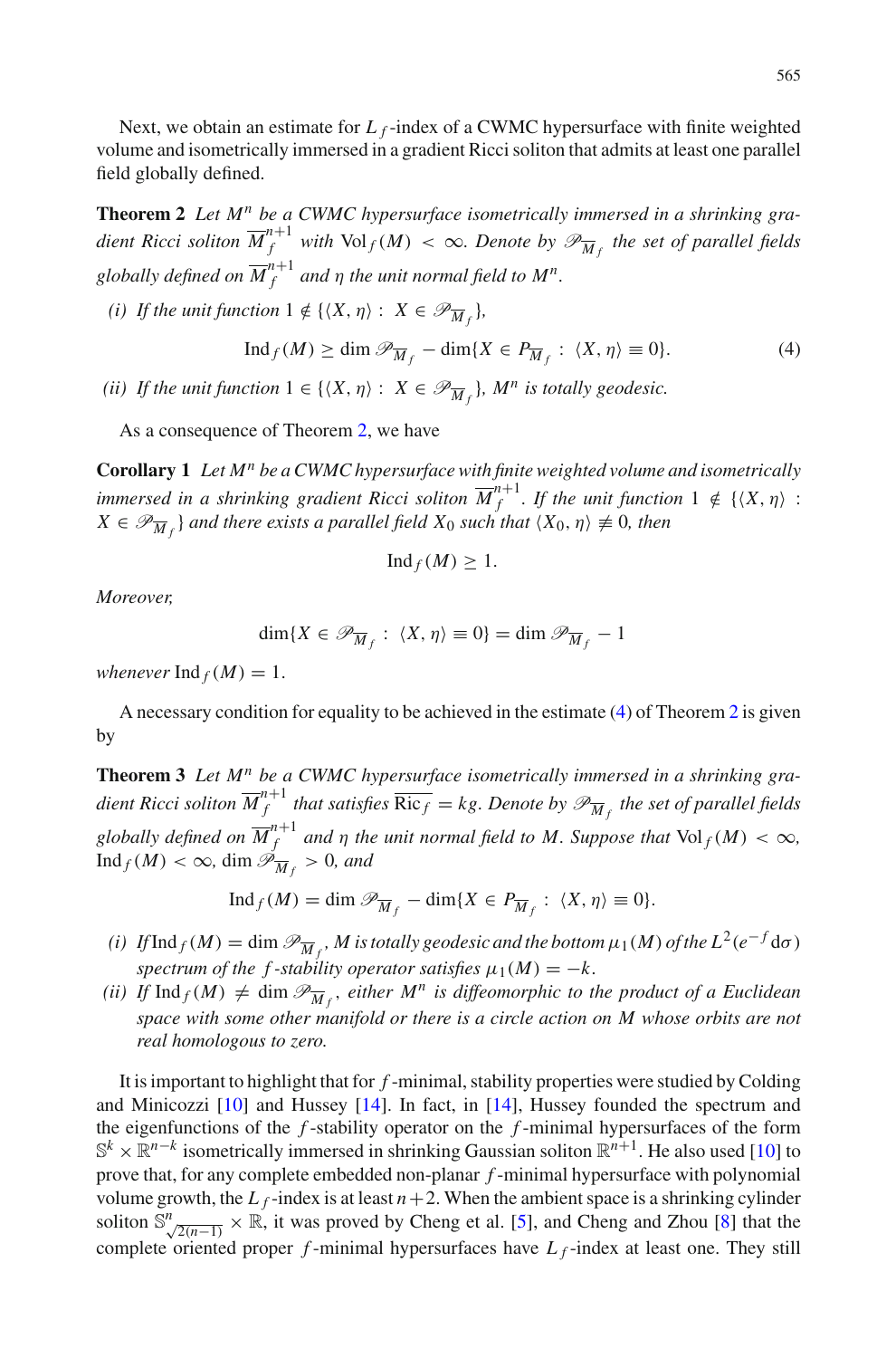classified those with  $L_f$ -index one. Moreover, in [\[18](#page-20-14)], Vieira and Zhou founded a domain in the shrinking cylinder soliton  $\mathbb{S}_{\sqrt{2(k-1)}}^k \times \mathbb{R}^{n+1-k}$  that cannot contain proper *f* -minimal hypersurfaces.

The ambient spaces  $\mathbb{R}^{n+1}$ ,  $\mathbb{S}^n$ ,  $\mathbb{R}^n \times \mathbb{R}$  and  $\mathbb{S}^k$ ,  $\mathbb{R}^{n+1-k}$  are examples of gradient Ricci solitons that admit parallel field globally defined.

#### **2 Properness and finite weighted volume of CWMC hypersurfaces**

<span id="page-5-2"></span>We will begin by proving Theorem [1](#page-2-2) which gives a relationship between the properness and extrinsic volume growth. For this, we highlight the following:

*Remark 2* Let  $\overline{M}_f$  be a complete gradient Ricci soliton satisfying  $\overline{\text{Ric}}_f = \frac{1}{2}g$ . Cao and Zhou [\[4](#page-20-15)] showed that, by translating *f* ,

<span id="page-5-0"></span>
$$
\overline{R} + |\overline{\nabla}f|^2 - f = 0
$$
,  $\overline{R} + \overline{\Delta}f = \frac{m}{2}$ , and  $\overline{R} \ge 0$ . (5)

Thus it follows from the expressions in [\(5\)](#page-5-0) that

$$
|\overline{\nabla}f|^2 \leq f.
$$

In addition, there exists constants  $c_1, c_2 \in \mathbb{R}$  such that

<span id="page-5-1"></span>
$$
\frac{1}{4}(r(x) - c_1)^2 \le f(x) \le \frac{1}{4}(r(x) + c_2)^2,
$$
\n(6)

where  $r(x) = \text{dist}\frac{1}{M}(x, o)$  is the distance from  $x \in \overline{M}$  to a fixed point  $o \in \overline{M}$ . The constant  $c_2$  depends only on the dimension of the manifold and  $c_1$  depends on the geometry of *g* on unit ball center in  $o$  (see [\[4](#page-20-15)], Theorem 1.1). In [\[16\]](#page-20-16), Munteanu and Wang showed that the inequalities in [\(6\)](#page-5-1) are true only assuming that  $\overline{\text{Ric}}_f \ge \frac{1}{2}g$  and  $|\overline{\nabla} f|^2 \le f$ .

*Proof of Theorem [1](#page-2-2)* Part (i): We suppose that *M* is not proper. Thus there exists a positive real number *R* such that  $\overline{B}_R^M(o) \cap M$  is not compact in *M*, where  $\overline{B}_R^M(o)$  denotes the closure of  $B_R^M(o)$ . Then, for any  $a > 0$  sufficiently small with  $a < 2R$ , there exists a sequence  $\{p_k\}$ of the points in  $B_R^M(o) \cap M$  with dist  $M(p_k, p_j) \ge a > 0$  for any different *k* and *j*. Since  $B_{a/2}^M(p_k) \cap B_{a/2}^M(p_j) = \emptyset$  for any  $k \neq j$ , we obtain  $B_{a/2}^M(p_j) \subset B_{2R}^M(o)$ , where  $B_{a/2}^M(p_k)$ and  $B_{a/2}^M(p_j)$  denote the intrinsic balls of *M* of radius  $a/2$ , center in  $p_k$  and  $p_j$ , respectively. Let  $\{e_1, e_2, \ldots, e_n\}$  be an orthonormal basis of  $T_x M$ . If  $x \in B_{a/2}^M(p_j)$ , then the function extrinsic distance to  $p_j$ , denoted by  $r_j(x) = \text{dist}\overline{M}(x, p_j)$ , satisfies

$$
\sum_{i=1}^{n} \overline{\nabla}^{2} r_{j}(e_{i}, e_{i}) = \sum_{i=1}^{n} \langle \overline{\nabla}_{e_{i}} \overline{\nabla} r_{j}, e_{i} \rangle = \sum_{i=1}^{n} \left( \langle \overline{\nabla}_{e_{i}} \nabla r_{j}, e_{i} \rangle + \langle \overline{\nabla}_{e_{i}} (\overline{\nabla} r_{j})^{\perp}, e_{i} \rangle \right)
$$

$$
= \sum_{i=1}^{n} \langle \nabla_{e_{i}} \nabla r_{j}, e_{i} \rangle - \sum_{i=1}^{n} \langle A(e_{i}, e_{i}), \overline{\nabla} r_{j} \rangle
$$

$$
= \Delta r_{j} - \langle \mathbf{H}, \overline{\nabla} r_{j} \rangle.
$$

Observe that  $\overline{M}$  has bounded locally geometry, i.e., there exists positive real numbers  $k$  and  $i_0$  so that the sectional curvature of  $\overline{M}$  is bounded above by *k* and the injectivity radius of *M* is bounded below by *i*<sub>0</sub> in a neighborhood of a point *o* ∈ *M*. Choosing *R* > 0 such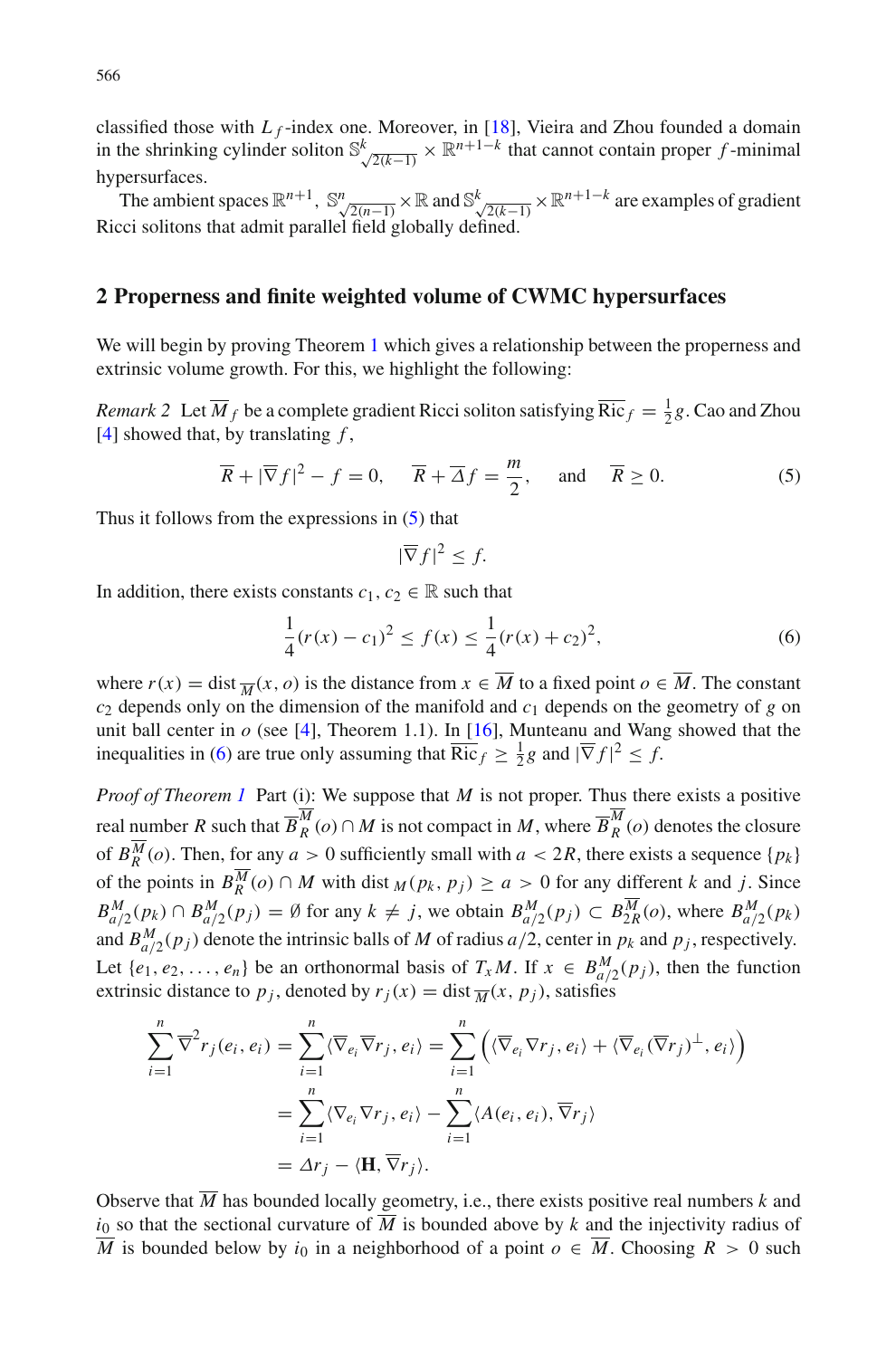that  $2R < \min\{i_0, 1/\sqrt{k}\}$ , it follows from Hessian comparison theorem (see, for example, Lemma 7.1 in  $[9]$  $[9]$ ), that

$$
\overline{\nabla}^2 r_j(e_i, e_i) \ge -\sqrt{k} + \frac{1}{r_j} \left| e_i - \langle e_i, \overline{\nabla} r_j \rangle \overline{\nabla} r_j \right|^2
$$

in  $\overline{B}_{2R}^M(o)$ . Hence, in  $\overline{B}_{2R}^M(o) \cap M$ ,

$$
\Delta r_j = \sum_{i=1}^n \overline{\nabla}^2 r_j (e_i, e_i) + \langle \mathbf{H}, \overline{\nabla} r_j \rangle
$$
  
\n
$$
\geq \sum_{i=1}^n \left( -\sqrt{k} + \frac{1}{r_j} \left| e_i - \langle e_i, \overline{\nabla} r_j \rangle \overline{\nabla} r_j \right|^2 \right)
$$
  
\n
$$
+ \langle \mathbf{H}, \overline{\nabla} r_j \rangle + \langle (\overline{\nabla} f)^{\perp}, \overline{\nabla} r_j \rangle - \langle (\overline{\nabla} f)^{\perp}, \overline{\nabla} r_j \rangle
$$
  
\n
$$
= -n\sqrt{k} + \frac{n}{r_j} - \frac{|\nabla r_j|^2}{r_j} + \langle \mathbf{H} f, \overline{\nabla} r_j \rangle - \langle (\overline{\nabla} f)^{\perp}, \overline{\nabla} r_j \rangle
$$
  
\n
$$
\geq -n\sqrt{k} + \frac{n}{r_j} - \frac{|\nabla r_j|^2}{r_j} - |\mathbf{H} f| - |\overline{\nabla} f|.
$$

By hypothesis, the norm of  $\mathbf{H}_f$  is bounded above. Thus

$$
\Delta r_j \ge -n\sqrt{k} + \frac{n}{r_j} - \frac{|\nabla r_j|^2}{r_j} - \sup_{p \in B_{2R}^{\overline{M}}(o) \cap M} |\mathbf{H}_f(p)| - \sup_{p \in B_{2R}^{\overline{M}}(o) \cap M} |\overline{\nabla} f(p)|
$$
  

$$
\ge \frac{n}{r_j} - \frac{|\nabla r_j|^2}{r_j} - C,
$$

where

$$
C = n\sqrt{k} + \sup_{p \in B_{2R}^{\overline{M}}(o) \cap M} |\mathbf{H}_f(p)| + \sup_{p \in \overline{B_{2R}^{\overline{M}}(o)}} |\overline{\nabla} f(p)|.
$$

Therefore, in  $B_{2R}^M(o) \cap M$ ,

$$
\Delta r_j^2 = 2r_j \Delta r_j + 2|\nabla r_j|^2 \ge 2r_j \left(\frac{n}{r_j} - \frac{|\nabla r_j|^2}{r_j} - C\right) + 2|\nabla r_j|^2 = 2n - 2Cr_j.
$$

Choosing  $a < \min\{2n/C, 2R\}$ , we have for  $0 < \zeta \le a/2$ ,

<span id="page-6-0"></span>
$$
\int_{B_{\xi}^{M}(p_{j})} (2n - 2Cr_{j}) d\sigma \leq \int_{B_{\xi}^{M}(p_{j})} \Delta r_{j}^{2} d\sigma = \int_{\partial B_{\xi}^{M}(p_{j})} \langle \nabla r_{j}^{2}, \nu \rangle dA
$$
\n
$$
\leq \int_{\partial B_{\xi}^{M}(p_{j})} 2r_{j} |\nabla r_{j}| |\nu| dA \leq \int_{\partial B_{\xi}^{M}(p_{j})} 2r_{j} dA
$$
\n
$$
\leq 2\zeta A_{j}(\zeta), \tag{7}
$$

where v denotes the unit normal vector field pointing out of  $\partial B^M_\zeta(p_j)$  and  $A_j(\zeta)$  denotes the area of  $\partial B^M_\zeta(p_j)$ . Using co-area formula, we have

$$
\int_{B_\zeta^M(p_j)} (n - Cr_j) d\sigma = \int_0^\zeta \int_{\partial B_t^M(p_j)} (n - Cr_j) dA_t dt
$$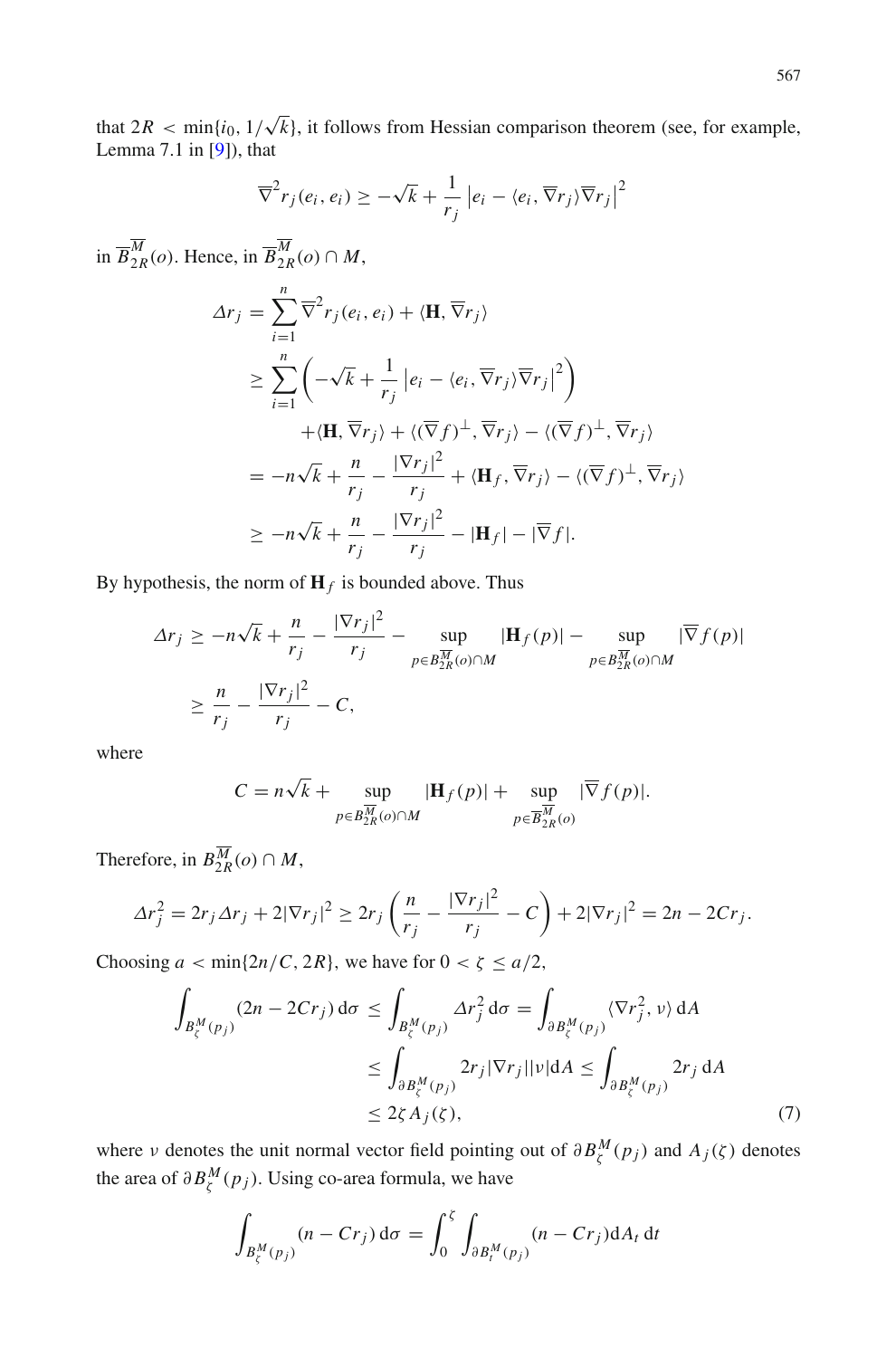$$
\geq (n - C\zeta) \int_{0}^{0} \frac{\partial B_t^M(p_j)}{\partial B_t^M(p_j)} dA_t dt
$$
  
=  $(n - C\zeta)V_j(\zeta),$ 

where  $V_j(\zeta)$  denotes the volume of  $B^M_\zeta(p_j)$ . Therefore, it follows from [\(7\)](#page-6-0) and previous inequality that

$$
(n - C\zeta)V_j(\zeta) \le \zeta A_j(\zeta). \tag{8}
$$

Since

$$
V_j'(\zeta) = \frac{\mathrm{d}}{\mathrm{d}\zeta} \int_{B_\zeta^M(p_j)} \mathrm{d}\sigma = \frac{\mathrm{d}}{\mathrm{d}\zeta} \int_0^\zeta \int_{\partial B_t^M(p_j)} \mathrm{d}A_t \, \mathrm{d}t = \int_{\partial B_\zeta^M(p_j)} \mathrm{d}A = A_j(\zeta),
$$

then

$$
(n - C\zeta)V_j(\zeta) \le \zeta V'_j(\zeta).
$$

Thus

<span id="page-7-0"></span>
$$
\frac{\mathrm{d}}{\mathrm{d}\zeta}\log(V_j(\zeta)) = \frac{V_j'(\zeta)}{V_j(\zeta)} \ge \frac{n}{\zeta} - C. \tag{9}
$$

Integrating [\(9\)](#page-7-0) from  $ε > 0$  to  $ζ$ , we obtain

$$
\log(V_j(\zeta)) - \log(V_j(\varepsilon)) \ge n \log \zeta - n \log \varepsilon - C(\zeta - \varepsilon),
$$

that is,

$$
\frac{V_j(\zeta)}{V_j(\varepsilon)} \ge \frac{\zeta^n}{\varepsilon^n} e^{-C(\zeta - \varepsilon)}.
$$

Now, observing that

$$
\lim_{\varepsilon \to 0^+} \frac{V_j(\varepsilon)}{\varepsilon^n} = \omega_n,
$$

we obtain

$$
V_j(\zeta) \ge \omega_n \zeta^n e^{-C\zeta}
$$

for  $0 < \zeta \le a/2$ . Thus we conclude that

$$
\text{Vol}_f(M) = \int_M e^{-f} \, \mathrm{d}\sigma \ge \sum_{j=1}^{\infty} \int_{B_{a/2}^M(p_j)} e^{-f} \, \mathrm{d}\sigma
$$
\n
$$
\ge \left(\inf_{\overline{B_{2R}^M(o)}} e^{-f}\right) \sum_{j=1}^{\infty} V_j(a/2) = \infty.
$$

This contradicts the assumption of the finite weighted volume of *M*. Therefore *M<sup>n</sup>* is a proper hypersurface of  $\overline{M}^m_f$ .

Part (ii): By hypothesis,  $\overline{\text{Ric}}_f = \frac{1}{2}g$  $\overline{\text{Ric}}_f = \frac{1}{2}g$  $\overline{\text{Ric}}_f = \frac{1}{2}g$ . It follows from Remark 2 that

$$
\overline{\Delta}f - |\overline{\nabla}f|^2 + f = \frac{m}{2} \quad \text{and} \quad |\overline{\nabla}f|^2 \le f.
$$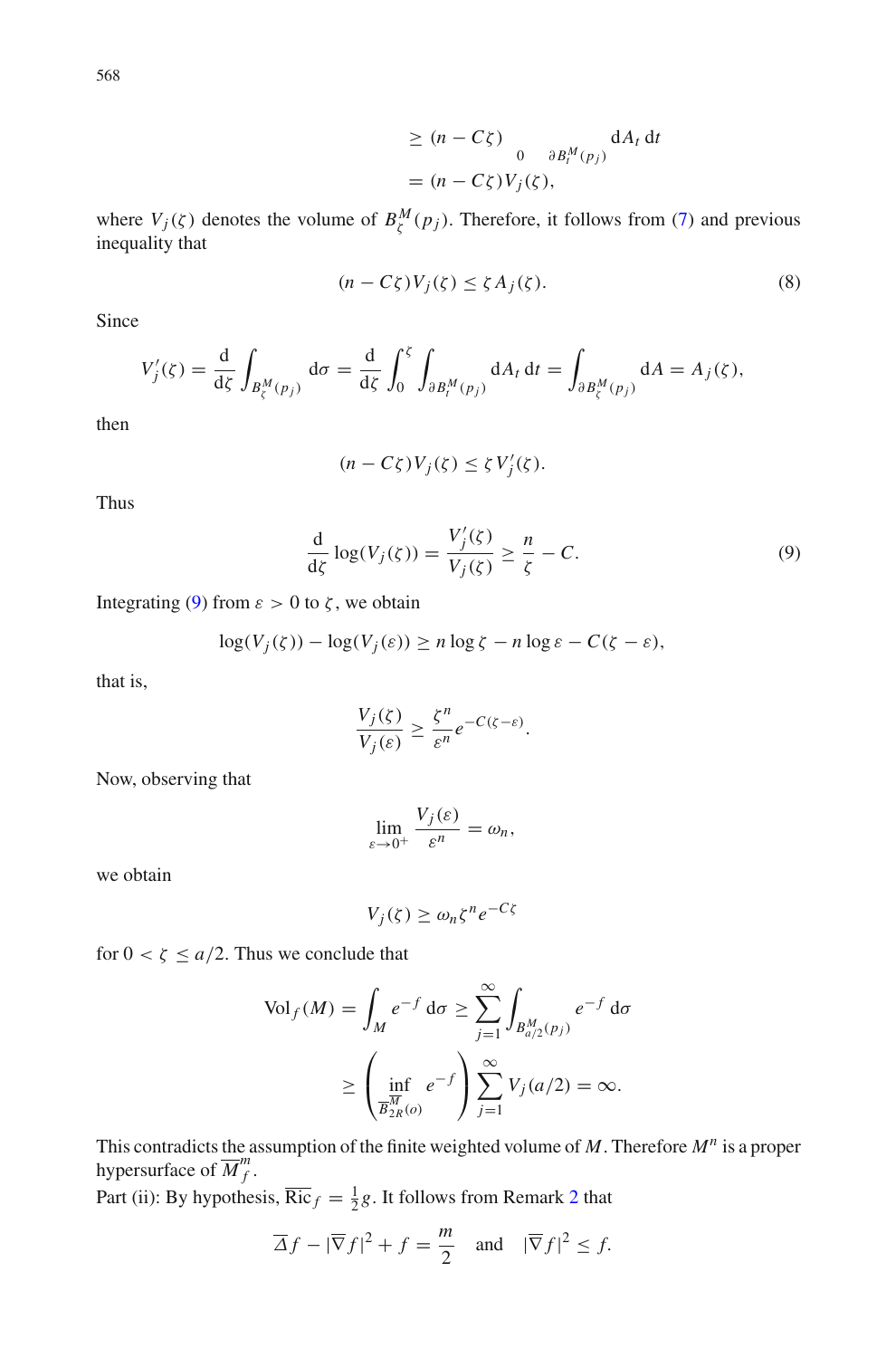Since *f* is a convex function, i.e.,  $\overline{\nabla}^2 f > 0$ , we have

$$
\Delta_{f} f + f = \Delta f - |\nabla f|^{2} + f = \overline{\nabla}^{2} f(e_{i}, e_{i}) + \langle \mathbf{H}, \overline{\nabla} f^{\perp} \rangle - |\nabla f|^{2} + f
$$
  
\n
$$
= \overline{\Delta} f - \sum_{i=n+1}^{m} \overline{\nabla}^{2} f(\eta_{i}, \eta_{i}) + \langle \mathbf{H}_{f}, \overline{\nabla} f^{\perp} \rangle - |\overline{\nabla} f^{\perp}|^{2} - |\nabla f|^{2} + f
$$
  
\n
$$
= \overline{\Delta} f - \sum_{i=n+1}^{m} \overline{\nabla}^{2} f(\eta_{i}, \eta_{i}) + \langle \mathbf{H}_{f}, \overline{\nabla} f^{\perp} \rangle - |\overline{\nabla} f|^{2} + f
$$
  
\n
$$
\leq \frac{m}{2} + C,
$$

with  $C = \sup_{x \in M} \langle \mathbf{H}_f, \overline{\nabla} f^{\perp} \rangle < \infty$ . Observe that

$$
\frac{1}{4}(r(x) - c)^2 \le f(x) \le \frac{1}{4}(r(x) + c)^2,
$$
\n(10)

where *c* is a constant (see Remark [2,](#page-5-2) inequalities in [\(6\)](#page-5-1)). Hence we can conclude that *f* is proper on  $\overline{M}$ . Since, by hypothesis,  $x : M \to \overline{M}_f$  is a proper immersion, then  $f|_M : M \to \mathbb{R}$ is a proper function. Therefore, it follows from Theorem 1.1 of [\[7](#page-20-3)] that *M* has finite weighted volume and polynomial volume growth of the sub-level set of the potential function  $f$ .  $\Box$ 

## **3 The** *L <sup>f</sup>* **-index of CWMC hypersurfaces**

In this section, we will prove Theorem [2,](#page-4-1) Corollary [1,](#page-4-0) and Theorem [3,](#page-4-3) which are results about the *L<sub>f</sub>*-index of CWMC hypersurfaces isometrically immersed in gradient Ricci solitons that admit at least one parallel field globally defined. For this, we are going to give some definitions and state known results.

<span id="page-8-2"></span>**Proposition 1** Let  $\overline{M}_f^{n+1}$  be a gradient Ricci soliton satisfying  $\overline{\text{Ric}}_f = kg$  and X a parallel vector field on  $\overline{M}_{f}^{n+1}$  . If  $M^n$  is a CWMC hypersurface isometrically immersed in  $\overline{M}_{f}^{n+1}$  , then

$$
L_f\langle X,\eta\rangle=k\langle X,\eta\rangle
$$

*and*

$$
\Delta_f \langle X, \eta \rangle^2 = -2|A|^2 \langle X, \eta \rangle^2 + 2|AX^{\top}|^2,
$$

*where* η *is the unit normal vector field to M.*

*Proof* Let  $\{e_1, e_2, \ldots, e_n\}$  be a geodesic orthonormal frame on *M*. By hypothesis,  $H_f = C$ , this is,  $H = \langle \overline{\nabla} f, \eta \rangle + C$ , where *C* is a real constant. Thus

<span id="page-8-0"></span>
$$
\nabla H = \sum_{i=1}^{n} e_i(H) e_i = \sum_{i=1}^{n} e_i(\langle \overline{\nabla} f, \eta \rangle) e_i = \sum_{i=1}^{n} \langle \overline{\nabla} e_i \overline{\nabla} f, \eta \rangle e_i + \sum_{i=1}^{n} \langle \overline{\nabla} f, \overline{\nabla} e_i \eta \rangle e_i
$$

$$
= \sum_{i=1}^{n} \langle \overline{\nabla} e_i \overline{\nabla} f, \eta \rangle e_i - \sum_{i=1}^{n} \langle A(e_i, e_j), \eta \rangle \langle \overline{\nabla} f, e_j \rangle e_i.
$$
(11)

For  $u = \langle X, \eta \rangle$  and  $a_{ij} = \langle Ae_i, e_j \rangle$ , we have

<span id="page-8-1"></span>
$$
\nabla u = \sum_{j=1}^{n} e_j(u) e_j = \sum_{j=1}^{n} \langle \overline{\nabla}_{e_j} \eta, X \rangle e_j = - \sum_{i,j=1}^{n} a_{ji} \langle e_i, X \rangle e_j.
$$
 (12)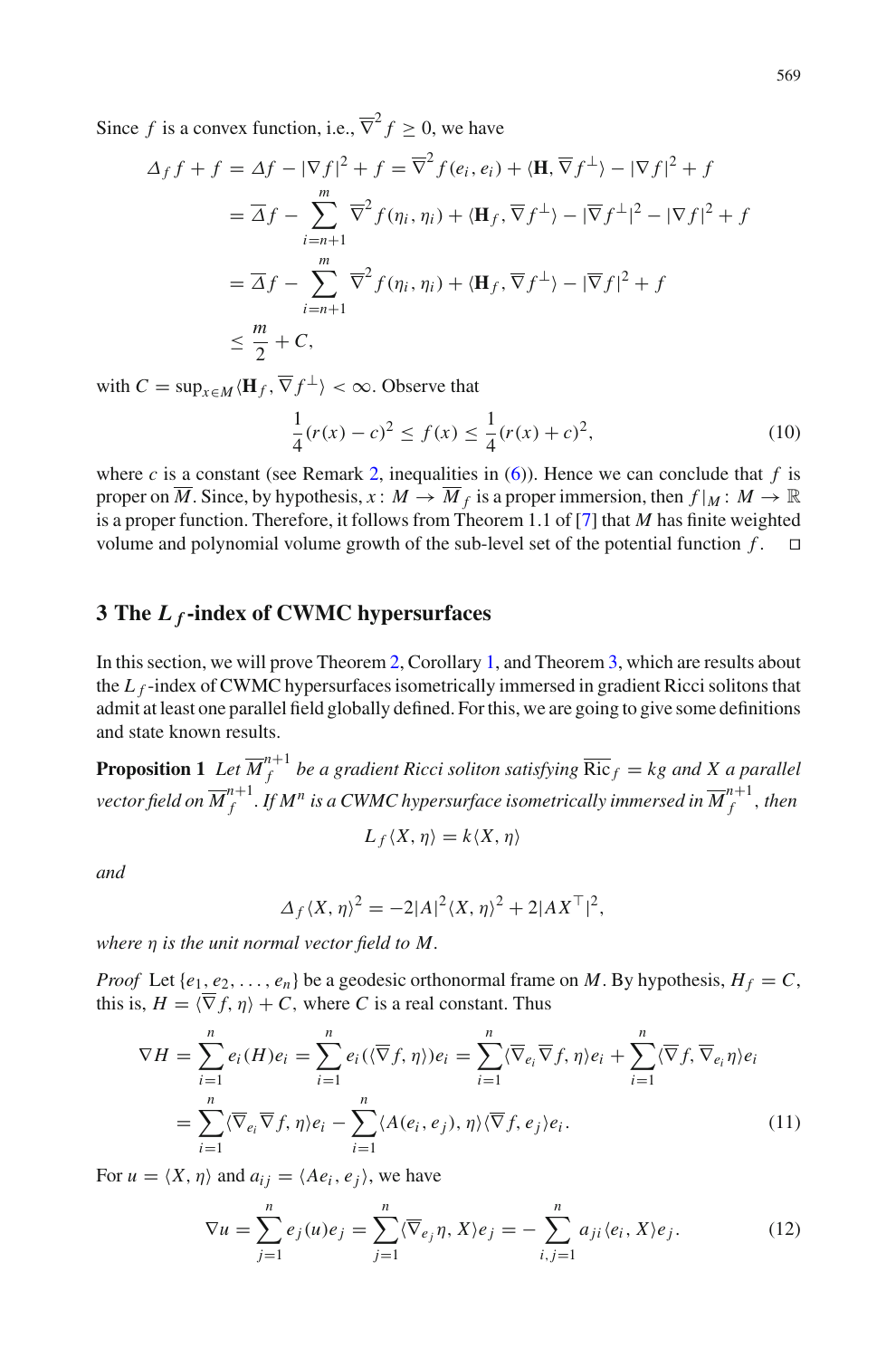It follows from  $(11)$  and  $(12)$ ,

<span id="page-9-2"></span>
$$
\langle \nabla H, X \rangle = \sum_{i=1}^{n} \langle \overline{\nabla}_{e_i} \overline{\nabla} f, \eta \rangle \langle e_i, X \rangle - \sum_{i,j=1}^{n} a_{ij} \langle \overline{\nabla} f, e_j \rangle \langle e_i, X \rangle
$$
  
=  $\langle \overline{\nabla}_{X} \overline{\nabla} f, \eta \rangle + \langle \overline{\nabla} f, \nabla u \rangle.$  (13)

Moreover,

$$
e_i(u) = \langle \overline{\nabla}_{e_i} \eta, X \rangle = - \sum_{j=1}^n a_{ij} \langle e_j, X \rangle.
$$

Deriving the previous expression and observing that  $\nabla_{e_k} e_j = 0$ , we obtain

<span id="page-9-1"></span>
$$
e_k(e_i(u)) = -\sum_{j=1}^n (a_{ij,k}\langle e_j, X\rangle + a_{ij}\langle X, \overline{\nabla}_{e_k} e_j\rangle)
$$
  
= 
$$
-\sum_{j=1}^n a_{ij,k}\langle e_j, X\rangle - \sum_{j=1}^n a_{ij}a_{kj}\langle X, \eta\rangle.
$$
 (14)

It follows from Codazzi equation that

$$
\overline{R}(e_j,e_k)e_i^{\perp}=(a_{ki,j}-a_{ji,k})\eta,
$$

that is,

<span id="page-9-0"></span>
$$
\langle \overline{R}(e_j, e_k)e_i, \eta \rangle = a_{ki,j} - a_{ji,k}.\tag{15}
$$

Replacing  $(15)$  in  $(14)$ , we get

$$
e_k(e_i(u)) = -\sum_{j=1}^n a_{ki,j} \langle e_j, X \rangle + \sum_{j=1}^n \langle \overline{R}(e_j, e_k)e_i, \eta \rangle \langle e_j, X \rangle - \sum_{j=1}^n a_{ij} a_{kj} \langle X, \eta \rangle
$$

and using  $(13)$ ,

<span id="page-9-3"></span>
$$
\Delta u = \sum_{i=1}^{n} e_i(e_i(u)) = -\sum_{i,j=1}^{n} a_{ii,j} \langle e_j, X \rangle + \sum_{i,j=1}^{n} \langle \overline{R}(e_j, e_i) e_i, \eta \rangle \langle e_j, X \rangle - \sum_{i,j=1}^{n} a_{ij} a_{ij} \langle X, \eta \rangle
$$
  

$$
= \langle \nabla H, X \rangle + \sum_{i=1}^{n} \langle \overline{R}(X^{\top}, e_i) e_i, \eta \rangle - |A|^2 \langle X, \eta \rangle
$$
  

$$
= \langle \overline{\nabla}_{X^{\top}} \overline{\nabla} f, \eta \rangle + \langle \overline{\nabla} f, \nabla u \rangle + \overline{\text{Ric}}(X^{\top}, \eta) - |A|^2 u.
$$
 (16)

On the other hand,

<span id="page-9-4"></span>
$$
0 = k\langle X^{\top}, \eta \rangle = \overline{\text{Ric}}_{f}(X^{\top}, \eta) = \overline{\text{Ric}}_{f}(X^{\top}, \eta) + \overline{\nabla}^{2} f(X^{\top}, \eta)
$$
  
=  $\overline{\text{Ric}}_{f}(X^{\top}, \eta) + \langle \overline{\nabla}_{X} \cdot \overline{\nabla}_{f} f, \eta \rangle.$  (17)

Therefore, it follows from [\(16\)](#page-9-3) and [\(17\)](#page-9-4),

<span id="page-9-5"></span>
$$
\Delta_{f} u = \Delta u - \langle \nabla f, \nabla u \rangle
$$
  
=  $\langle \overline{\nabla}_{X} \cdot \overline{\nabla} f, \eta \rangle + \langle \overline{\nabla} f, \nabla u \rangle - \langle \overline{\nabla}_{X} \cdot \overline{\nabla} f, \eta \rangle - |A|^{2} u - \langle \nabla f, \nabla u \rangle$   
=  $-|A|^{2} u$ , (18)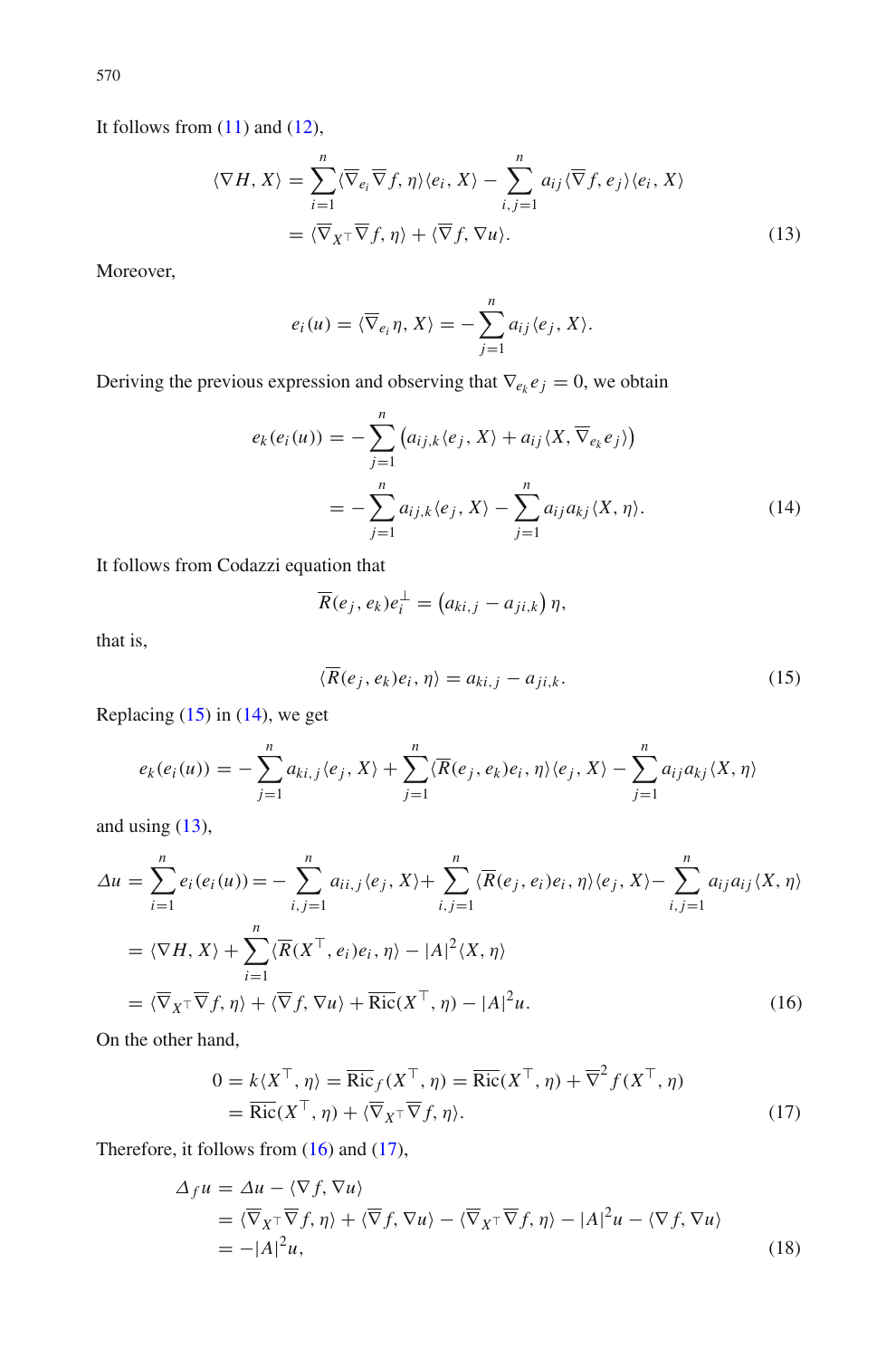implying that

$$
L_f u = \Delta_f u + |A|^2 u + ku = ku.
$$

Moreover, using the equality [\(18\)](#page-9-5), we have that

$$
\Delta_f u^2 = 2u \Delta_f u + 2|\nabla u|^2 = -2|A|^2 u^2 + 2|AX^\top|^2.
$$

*Remark 3* In ([\[5](#page-20-13)], Proposition 2), Cheng et al. obtained expressions for  $\Delta_f \langle X, \eta \rangle$  and  $L_f\langle X,\eta\rangle$  of a f-minimal hypersurface isometrically immersed in a smooth metric measure space. However, the demonstration of Proposition 2 [\[5](#page-20-13)] obtained by them extends to CWMC hypersurfaces. We did the above demonstration of Proposition [1](#page-8-2) only to the sake of completeness of the results.

The vector subspace of  $C^{\infty}(M)$  *generated* by  $E \subset C^{\infty}(M)$ , denoted by Span *E*, is the set of all the linear combinations of the elements of *E*.

<span id="page-10-0"></span>Let  $\mathcal{P}_{\overline{M}}$  be the set of all tangent vector fields to  $\overline{M}$  which are parallel and globally defined.

**Lemma 1** Let  $\overline{M}_f^{n+1}$  be a shrinking gradient Ricci soliton satisfying  $\overline{\text{Ric}}_f = kg$  and  $M^n$  be a CWMC hypersurface isometrically immersed in  $\overline{M}_{f}^{n+1}.$  If  $M$  is compact, then  $I_f$  is negative *defined in the*

$$
\text{Span}\,\left\{1,\,\langle X,\,\eta\rangle:\ X\in\mathscr{P}_{\overline{M}_f}\right\}.
$$

*Moreover,*

$$
\int_M |A|^2 \langle X, \eta \rangle e^{-f} d\sigma = 0.
$$

*Proof* It follows from Proposition [1](#page-8-2) that the function  $u = \langle X, \eta \rangle$ , with  $X \in \mathcal{P}_{\overline{M}_f}$ , satisfies  $L_f u = ku$ . Since *M* is compact,

$$
\int_{M} kue^{-f}d\sigma = \int_{M} L_{f}ue^{-f}d\sigma = \int_{M} (\Delta_{f}u + |A|^{2}u + ku) e^{-f}d\sigma
$$

$$
= \int_{M} |A|^{2}ue^{-f}d\sigma + \int_{M} kue^{-f}d\sigma.
$$

Thus

$$
\int_{M} |A|^{2} u e^{-f} d\sigma = 0.
$$
\n(19)

Observe that

$$
I_f(1, 1) = -\int_M 1L_f 1e^{-f} d\sigma = -\int_M (|A|^2 + k) e^{-f} d\sigma
$$

and

$$
I_f(u, u) = -\int_M u L_f u e^{-f} d\sigma = -k \int_M u^2 e^{-f} d\sigma.
$$

Therefore

$$
I_f(c_0 + u, c_0 + u) = I_f(c_0, c_0) + I_f(u, u) + 2I_f(c_0, u)
$$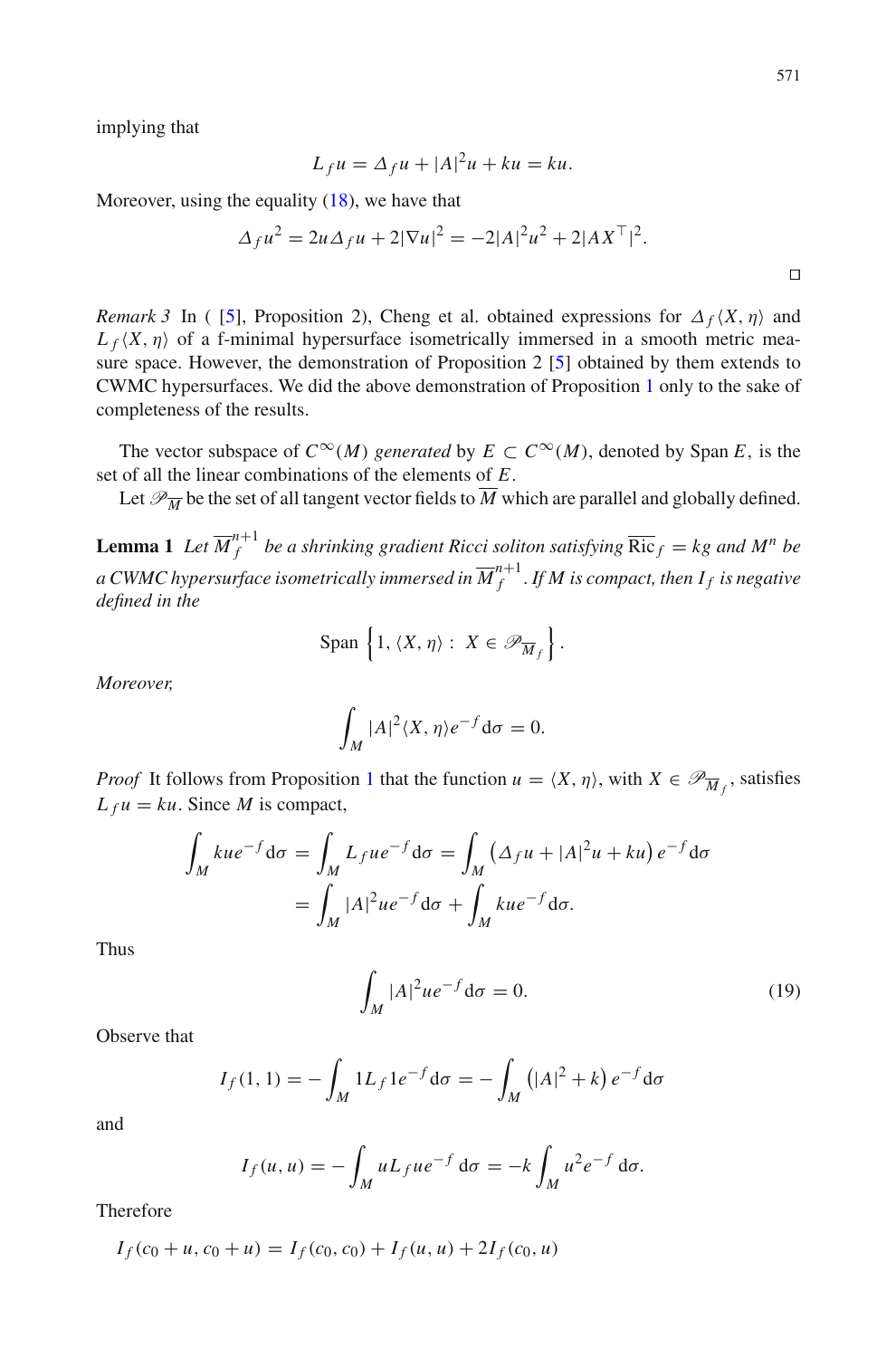$$
= -\int_{M} \left[c_{0}^{2}|A|^{2} + kc_{0}^{2} + ku^{2} + 2c_{0} \left(\Delta_{f} u + |A|^{2} u + ku\right)\right] e^{-f} d\sigma
$$
  
\n
$$
= -\int_{M} \left[c_{0}^{2}|A|^{2} + kc_{0}^{2} + ku^{2} + 2c_{0}ku\right] e^{-f} d\sigma
$$
  
\n
$$
= -c_{0}^{2} \int_{M} |A|^{2} e^{-f} d\sigma - k \int_{M} (c_{0} + u)^{2} e^{-f} d\sigma < 0,
$$

where  $u = \langle X, \eta \rangle$ . This shows that  $I_f$  is negative defined in

$$
\text{Span}\left\{1, \langle X, \eta \rangle: X \in \mathscr{P}_{\overline{M}_f}\right\}.
$$

 $\Box$ 

*Remark 4* Supposing that *M<sup>n</sup>* has finite weighted volume and putting

$$
\alpha = -\frac{\int_M \langle X, \eta \rangle e^{-f} d\sigma}{\text{Vol}_f(M)},
$$

we can conclude that

$$
\int_M (\alpha + \langle X, \eta \rangle) e^{-f} d\sigma = 0.
$$

Then

$$
\mathscr{F} \cap \text{Span}\left\{1, \langle X, \eta \rangle : X \in \mathscr{P}_{\overline{M}_f}\right\} \neq \emptyset.
$$

<span id="page-11-0"></span>Now we turn to noncompact manifolds. For this, we will consider the functions that have compact support in *M*.

**Proposition 2** Let  $\overline{M}_{f}^{n+1}$  be a smooth metric measure space and  $M^n$  be a noncompact hypersurface isometrically immersed in  $\overline{M}_{f}^{n+1}$  . Then

$$
I_f(\phi u, \phi u) = -\int_M \phi^2 u L_f u e^{-f} d\sigma + \int_M |\nabla \phi|^2 u^2 e^{-f} d\sigma,
$$

 $\mu$ *e*  $\phi \in C_c^{\infty}(M)$ ,  $u \in C^{\infty}(M)$ , and  $\eta$  denotes the unit normal field on M. Moreover, if  $\overline{{\rm Ric}}_f = kg$  and M is a CWMC hypersurface, then

<span id="page-11-1"></span>
$$
\int_M \phi^2 |A|^2 \langle X, \eta \rangle e^{-f} d\sigma = -2 \int_M \phi \langle \nabla \phi, A X^\top \rangle e^{-f} d\sigma,\tag{20}
$$

where X is a parallel vector field on  $\overline{M}_{f}^{n+1}.$ 

*Proof* Note that

$$
I_f(\phi u, \phi u) = -\int_M (\phi u) L_f(\phi u) e^{-f} d\sigma
$$
  
=  $-\int_M [(\phi u) \Delta_f(\phi u) + (|A|^2 + \overline{\text{Ric}}_f(\eta, \eta)) \phi^2 u^2] e^{-f} d\sigma$   
=  $-\int_M [\phi^2 u \Delta_f u + \phi u^2 \Delta_f \phi + 2\phi u \langle \nabla \phi, \nabla u \rangle] e^{-f} d\sigma$   
 $-\int_M (|A|^2 + \overline{\text{Ric}}_f(\eta, \eta)) \phi^2 u^2 e^{-f} d\sigma.$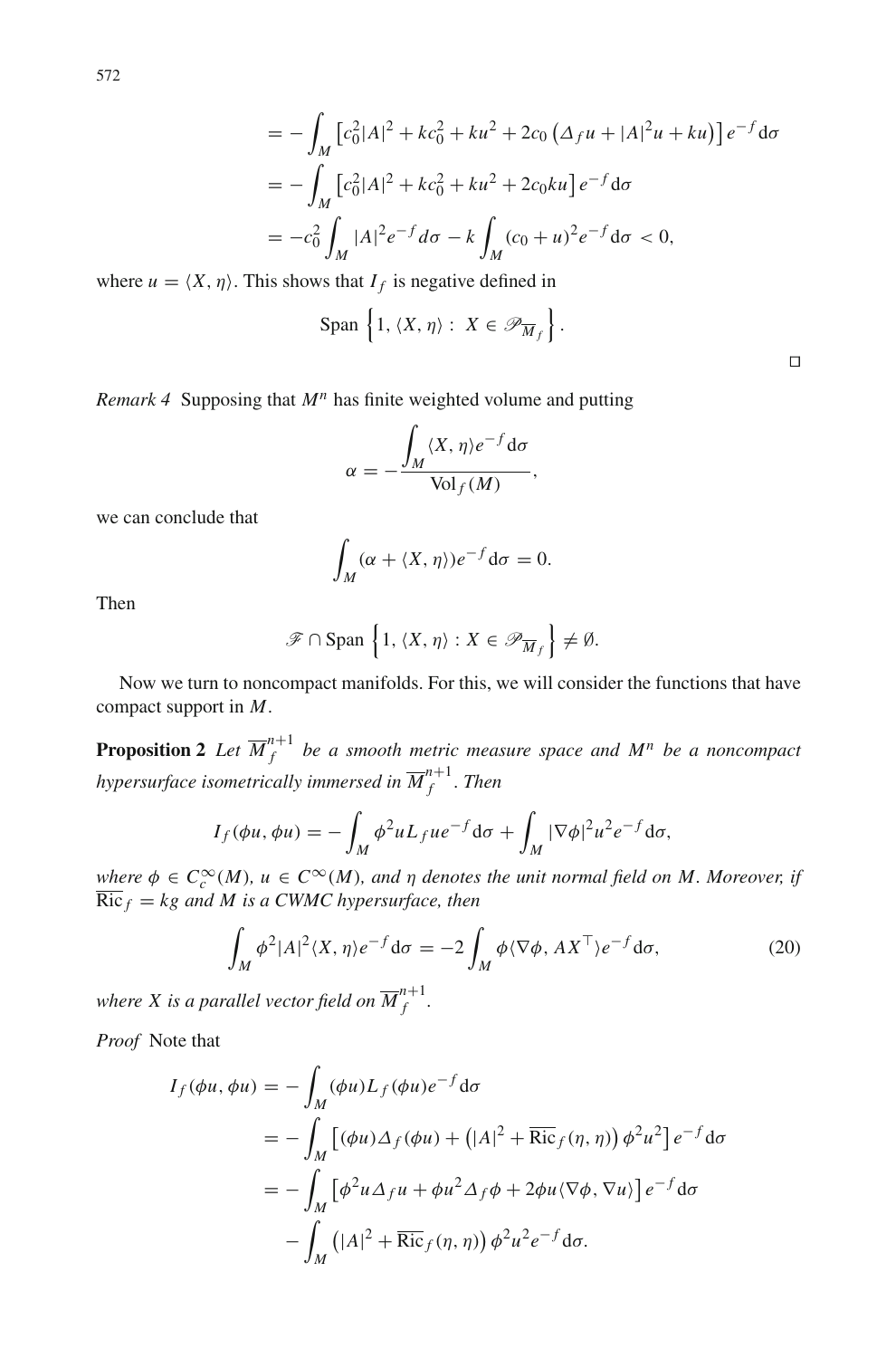Since  $\phi$  has compact support, then

$$
0 = \int_M \operatorname{div}(\phi u^2 e^{-f} \nabla \phi) d\sigma = \int_M (\phi u^2 \Delta_f \phi + 2u\phi \langle \nabla u, \nabla \phi \rangle + u^2 |\nabla \phi|^2) e^{-f} d\sigma.
$$

Using the last two expressions, we obtain

$$
I_f(\phi u, \phi u) = -\int_M \left[ \phi^2 u \Delta_f u - |\nabla \phi|^2 u^2 + (|A|^2 + \overline{\text{Ric}}_f(\eta, \eta)) \phi^2 u^2 \right] e^{-f} d\sigma
$$
  
= 
$$
- \int_M \phi^2 u L_f u e^{-f} d\sigma + \int_M |\nabla \phi|^2 u^2 e^{-f} d\sigma.
$$

Moreover, supposing  $\overline{\text{Ric}}_f = kg$ ,  $H_f$  is constant, and *X* is a parallel field on  $\overline{M}_f$ , we get

$$
\int_M \phi^2 k \langle X, \eta \rangle e^{-f} d\sigma = \int_M \phi^2 L_f \langle X, \eta \rangle e^{-f} d\sigma
$$
  
= 
$$
- \int_M \langle \nabla \phi^2, \nabla \langle X, \eta \rangle \rangle e^{-f} d\sigma + \int_M \left( |A|^2 + k \right) \phi^2 \langle X, \eta \rangle e^{-f} d\sigma.
$$

Therefore

$$
\int_M |A|^2 \phi^2 \langle X, \eta \rangle e^{-f} d\sigma = \int_M \langle \nabla \phi^2, \nabla \langle X, \eta \rangle \rangle e^{-f} d\sigma = -2 \int_M \phi \langle \nabla \phi, A X^{\top} \rangle e^{-f} d\sigma.
$$

<span id="page-12-1"></span>**Lemma 2** Let  $\overline{M}_f^{n+1}$  be a shrinking gradient Ricci soliton satisfying  $\overline{\mathrm{Ric}}_f = kg$  and  $M^n$  be a CWMC hypersurface isometrically immersed in  $\overline{M}_{f}^{n+1}$  . If  $M$  is noncompact and  $\text{Vol}_f(M) <$  $\infty$ , then there exists  $\phi \in C_c^{\infty}(M)$  such that  $I_f$  is negative defined in  $\phi V$  and  $\dim(\phi V) =$ dim *V*, where

$$
V = \text{Span}\left\{1, \langle X, \eta \rangle : X \in \mathscr{P}_{\overline{M}_f}\right\}.
$$

*Moreover, assuming that*  $\int_M |A|^2 e^{-f} d\sigma < \infty$ , we have

$$
\int_M |A|^2 \langle X, \eta \rangle e^{-f} d\sigma = 0.
$$

*Proof* Let  $u = c_0 + \langle X, \eta \rangle$ , where  $c_0$  is a real constant and *X* is a parallel field on  $\overline{M}_{f}^{n+1}$ . Since  $H_f$  is constant, then by Proposition [1,](#page-8-2) we have

<span id="page-12-0"></span>
$$
L_f u = L_f \langle X, \eta \rangle + (|A|^2 + k) c_0 = k \langle X, \eta \rangle + (|A|^2 + k) c_0.
$$
 (21)

It follows from Proposition  $2$  and equality  $(21)$  that

$$
I_f(\phi u, \phi u) = -\int_M \phi^2 u L_f u e^{-f} d\sigma + \int_M |\nabla \phi|^2 u^2 e^{-f} d\sigma
$$
  

$$
= -\int_M \phi^2 u (k \langle X, \eta \rangle + (|A|^2 + k) c_0) e^{-f} d\sigma + \int_M |\nabla \phi|^2 u^2 e^{-f} d\sigma
$$
  

$$
= -k \int_M \phi^2 u^2 e^{-f} d\sigma - \int_M \phi^2 |A|^2 c_0^2 e^{-f} d\sigma - \int_M \phi^2 |A|^2 c_0 \langle X, \eta \rangle e^{-f} d\sigma
$$
  

$$
+ \int_M |\nabla \phi|^2 u^2 e^{-f} d\sigma.
$$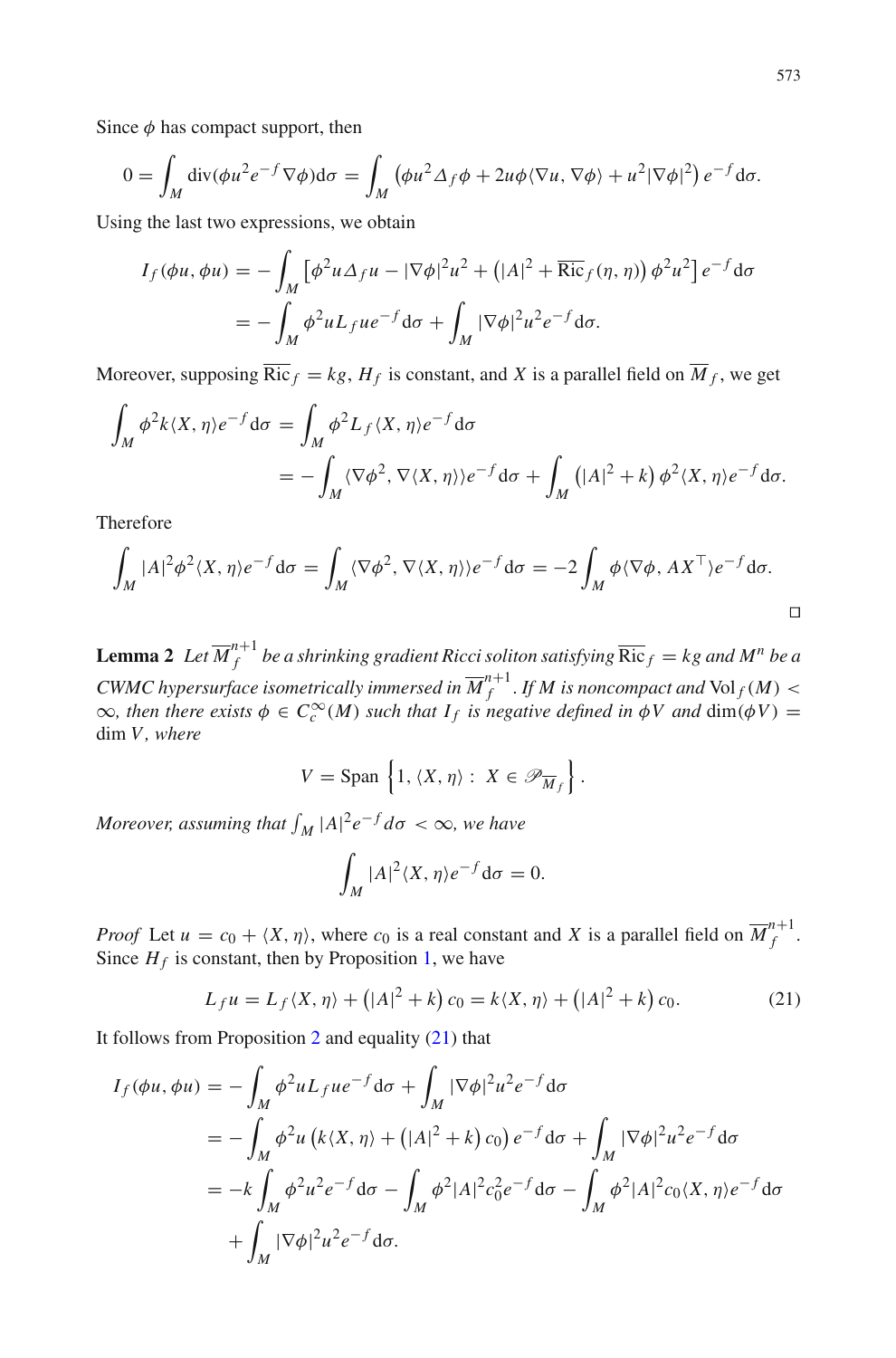$$
\left| \int_M \phi^2 |A|^2 c_0 \langle X, \eta \rangle e^{-f} d\sigma \right| = 2 \left| \int_M \phi \langle \nabla \phi, A X^{\top} \rangle c_0 e^{-f} d\sigma \right|
$$
  
\n
$$
\leq 2 \int_M |\phi| |\nabla \phi| |A| |X^{\top} | |c_0| e^{-f} d\sigma
$$
  
\n
$$
\leq \int_M \phi^2 |A|^2 c_0^2 e^{-f} d\sigma + \int_M |\nabla \phi|^2 |X^{\top}|^2 e^{-f} d\sigma.
$$

Therefore

<span id="page-13-0"></span>
$$
I_f(\phi u, \phi u) \le -k \int_M \phi^2 u^2 e^{-f} d\sigma + \int_M |\nabla \phi|^2 (u^2 + |X^\top|^2) e^{-f} d\sigma.
$$
 (22)

Let  $r(x)$  be the extrinsic distance from  $x \in M$  to a fixed point  $o \in \overline{M}_f$ . For  $R > 0$  sufficiently large, define the function  $\phi_R : M \to \mathbb{R}$  such that

<span id="page-13-1"></span>
$$
\phi_R(x) = \begin{cases} 1, & r(x) \le R, \\ \frac{2R - r(x)}{R}, & R \le r(x) \le 2R, \\ 0, & r(x) \ge 2R. \end{cases}
$$
(23)

Observe that  $\phi_R \in C_c^{\infty}(M)$  because *M* is proper (see Theorem [1,](#page-2-2) part (i)), and  $|\nabla \phi_R| \leq 1/R$ . Now, substituting  $\phi = \phi_R$  in the inequality [\(22\)](#page-13-0), we obtain

$$
I_f(\phi_R u, \phi_R u) \le -k \int_M \phi_R^2 u^2 e^{-f} d\sigma + \frac{|X|^2 + c_0^2 + 2|c_0||X|}{R^2} \int_{M \cap (B_{2R} \setminus B_R)} e^{-f} d\sigma,
$$

(recall that *X* is parallel and therefore |*X*| is constant). Since  $\text{Vol}_f(M) < \infty$  and |*X*| is constant, for each  $u \in V$  there exists  $R_u$  sufficiently large such that

$$
I_f(\phi_{R_u}u,\phi_{R_u}u)<0.
$$

Let us find a function  $\phi \in C_c^{\infty}(M)$  that is not dependent of the function *u* and  $I_f(\phi u, \phi u) < 0$ . In fact, we consider the subset

$$
S = \left\{ u \in V : \int_M u^2 e^{-f} d\sigma = 1 \right\}.
$$

Note that  $V \text{ }\subset L^2(e^{-f}d\sigma)$  is a subspace of finite dimension smaller than or equal to dim  $\mathcal{P}_{\overline{M}_f}$  + 1. Thus *S* is a compact set in  $L^2(e^{-f}d\sigma)$  and there exists a positive real number *R*<sub>0</sub> such that any function *u* ∈ *S* does not vanishes on *M* ∩  $B_{R_0}^{M_f}(o)$ . Otherwise, we could get a sequence  $R_j \to \infty$  of positive numbers so that for each *j* there exists  $u_j \in S$  with  $u_j \equiv 0$ on *M* ∩  $B_{R_j}^{M_f}(o)$ . Hence we would have

$$
u = \lim_{j \to \infty} u_j \in S
$$

and  $u \equiv 0$  on *M*. However, this is not possible because if  $u \in S$ , then

$$
\int_M u^2 e^{-f} \mathrm{d}\sigma = 1.
$$

For *R* sufficiently large and  $R \ge R_0$ , and for any function  $u \in S$ , we have

$$
I_f(\phi_R u, \phi_R u) \leq -k \int_M \phi_R^2 u^2 e^{-f} d\sigma + \frac{|X|^2 + c_0^2 + 2|c_0||X|}{R^2} \int_{M \cap (B_{2R} \setminus B_R)} e^{-f} d\sigma < 0.
$$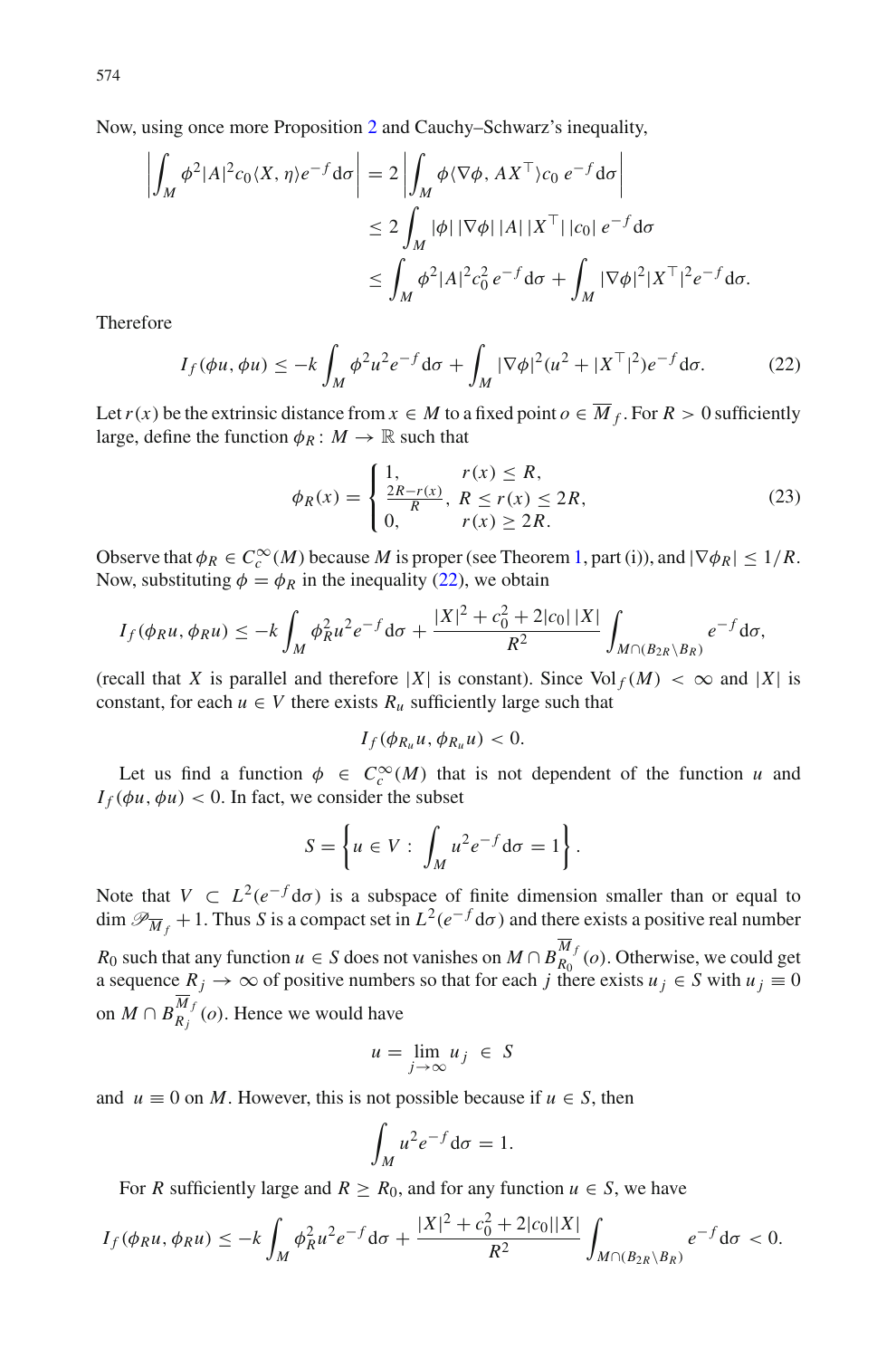In fact,

$$
M(R) = \int_M \phi_R^2 u^2 e^{-f} d\sigma > 0
$$

is an increasing function on *R* and

$$
\lim_{R \to \infty} \frac{|X|^2 + c_0^2 + 2|c_0||X|}{R^2} \int_{M \cap (B_{2R} \setminus B_R)} e^{-f} d\sigma = 0,
$$

since Vol  $_f(M) < \infty$ . Here,  $\phi = \phi_R$  independent of  $u \in S$ . Therefore, if  $u \in V$ ,  $\frac{1}{|u|_{L_f^2}} u \in S$ , and thus, for  $u \neq 0$ ,

$$
I_f(\phi u, \phi u) = |u|_{L_f^2}^2 I_f\left(\phi \frac{u}{|u|_{L_f^2}}, \phi \frac{u}{|u|_{L_f^2}}\right) < 0.
$$

We will show that dim  $V = \dim(\phi V)$ . In fact, let  $\{u_1, u_2, \dots, u_s\}$  be an orthonormal basis to the vector subspace  $V \subset L^2(e^{-f} d\sigma)$ . For the function  $\phi$  built here, we have that  $u_i \neq 0$  on  $M \cap B_{R_0}^{M_f}(o)$ . Therefore { $\phi u_1, \phi u_2, \ldots, \phi u_s$ } is linearly independent and dim( $\phi V$ ) = dim *V*.

Finally, it follows from Proposition [2,](#page-11-0) equality [\(20\)](#page-11-1) with  $\phi = \sqrt{\phi}$  *j*, and Cauchy Schwarz's inequality that

$$
\left| \int_M \phi_j |A|^2 \langle X, \eta \rangle e^{-f} d\sigma \right| = \left| - \int_M \langle \nabla \phi_j, A X^{\top} \rangle e^{-f} d\sigma \right|
$$
  

$$
\leq \left( \int_M |\nabla \phi_j|^2 e^{-f} d\sigma \right)^{\frac{1}{2}} \left( \int_M |A X^{\top} |^2 e^{-f} d\sigma \right)^{\frac{1}{2}}.
$$

Now, putting  $R = j$  in the function defined in [\(23\)](#page-13-1) and reviewing that |X| is constant, we get

<span id="page-14-0"></span>
$$
\left| \int_M \phi_j |A|^2 \langle X, \eta \rangle e^{-f} d\sigma \right| \le \frac{|X|}{j} \left( \int_{M \cap (B_2 / \setminus B_j)} e^{-f} d\sigma \right)^{\frac{1}{2}} \left( \int_M |A|^2 e^{-f} d\sigma \right)^{\frac{1}{2}}.
$$
 (24)

By hypothesis, *M* has finite weighted volume and  $\int_M |A|^2 e^{-f} d\sigma < \infty$ , hence the right-hand side of [\(24\)](#page-14-0) tends to zero as  $j \to \infty$ , and we can conclude that

<span id="page-14-1"></span>
$$
\lim_{j \to \infty} \int_M \phi_j |A|^2 \langle X, \eta \rangle e^{-f} d\sigma = 0. \tag{25}
$$

Note that

$$
\lim_{j \to \infty} (\phi_j |A|^2 \langle X, \eta \rangle)(x) = (|A|^2 \langle X, \eta \rangle)(x)
$$
 for each  $x \in M$ ,  

$$
|\phi_j |A|^2 \langle X, \eta \rangle| \le |A|^2 |\langle X, \eta \rangle|,
$$

and

$$
0 \leq \int_M |A|^2 |\langle X, \eta \rangle| e^{-f} d\sigma \leq |X|^2 \int_M |A|^2 e^{-f} d\sigma < \infty.
$$

Therefore, using the dominated convergence theorem and expression  $(25)$ , we get

$$
\int_M |A|^2 \langle X, \eta \rangle e^{-f} d\sigma = 0.
$$

 $\Box$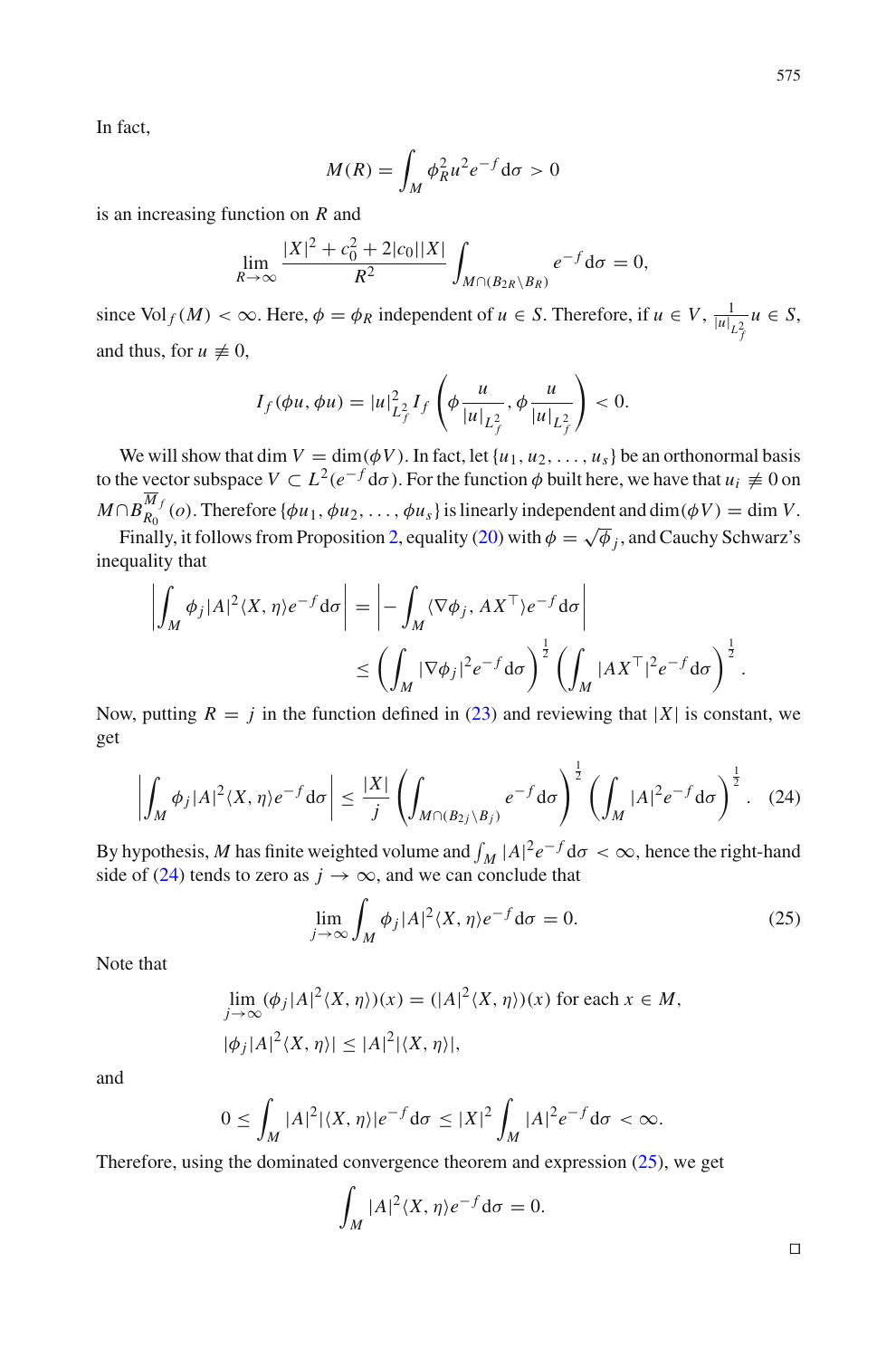*Proof of Theorem [2](#page-4-1)* Part (i): Observe that if  $1 \notin \{ \langle X, \eta \rangle : X \in \mathcal{P}_{\overline{M}_f} \}$ ,

$$
\dim V = 1 + \dim \left\{ \langle X, \eta \rangle : X \in \mathscr{P}_{\overline{M}_f} \right\},\
$$

where  $V = \text{Span} \{1, \langle X, \eta \rangle : X \in \mathcal{P}_{\overline{M}_f}\}.$  $V = \text{Span} \{1, \langle X, \eta \rangle : X \in \mathcal{P}_{\overline{M}_f}\}.$  $V = \text{Span} \{1, \langle X, \eta \rangle : X \in \mathcal{P}_{\overline{M}_f}\}.$  By Lemmas 1 and [2,](#page-12-1) there exists a function  $\phi \in C_c^{\infty}(M)$  such that dim  $\phi V = \dim V$  and  $I_f$  is negative defined in  $\phi V$ . Recall that the Ind  $_f(M)$  is the maximal dimension of a subspace of  $\mathcal F$  which  $I_f$  is negative defined, where  $\mathscr{F} = C_c^{\infty}(M)$  if *M* is a *f*-minimal and

$$
\mathscr{F} = \left\{ u \in C_c^{\infty}(M); \int_M u e^{-f} d\sigma = 0 \right\}
$$

if *M* is a CWMC hypersurface.

Now observe that

$$
\dim\{\langle X,\eta\rangle:\ X\in\mathscr{P}_{\overline{M}_f}\}\leq\dim(\mathscr{F}\cap\phi V).
$$

In fact,  $|X|$  is constant because X is a parallel field. Since the weighted volume of M is finite, then  $\int_M \phi\langle X,\eta\rangle e^{-f} d\sigma \leq |X| \int_M \phi e^{-f} d\sigma < \infty$ . Thus there exists a real number  $c_0$ satisfying

$$
\int_M \phi(c_0 + \langle X, \eta \rangle) e^{-f} d\sigma = 0,
$$

and hence  $\phi(c_0 + \langle X, \eta \rangle) \in \mathcal{F} \cap \phi V$ . Therefore

$$
\dim\{ \langle X, \eta \rangle : X \in \mathcal{P}_{\overline{M}_f} \} \le \dim(\mathcal{F} \cap \phi V) \le \mathrm{Ind}_f(M).
$$

Consider the linear transformation  $T: \mathcal{P}_{\overline{M}_f} \to C^\infty(M)$  defined by  $T(X) = \langle X, \eta \rangle$ . Now, applying the kernel and image theorem, it turns

$$
\dim \mathcal{P}_{\overline{M}_f} = \dim \left\{ X \in \mathcal{P}_{\overline{M}_f} : T(X) \equiv 0 \right\} + \dim \{ T(X) : X \in \mathcal{P}_{\overline{M}_f} \}
$$
\n
$$
\leq \dim \{ X \in \mathcal{P}_{\overline{M}_f} : \langle X, \eta \rangle \equiv 0 \} + \mathrm{Ind}_f(M). \tag{26}
$$

Part (ii): Otherwise, if  $1 \in \{ \langle X, \eta \rangle : X \in \mathcal{P}_{\overline{M}_f} \}$ ,  $L_f 1 = k$  by Proposition [1,](#page-8-2) and  $L_f 1 =$  $|A|^2 + k$ . Thus  $|A|^2 \equiv 0$ , i.e., *M* is totally geodesic.

*Proof of Corollary [1](#page-4-0)* Note that

<span id="page-15-0"></span>
$$
\dim\{X \in \mathscr{P}_{\overline{M}_f} : \langle X, \eta \rangle \equiv 0\} \le \dim \mathscr{P}_{\overline{M}_f} - 1 \tag{27}
$$

as long as we assume that there exists a field  $X_0 \in \mathcal{P}_{\overline{M}_f}$  such that  $\langle X_0, \eta \rangle \neq 0$ . It follows from Theorem [2](#page-4-1) and from the inequality [\(27\)](#page-15-0) that

$$
\dim \mathscr{P}_{\overline{M}_f} - \operatorname{Ind}_f M \le \dim \{ X \in \mathscr{P}_{\overline{M}_f} : \langle X, \eta \rangle \equiv 0 \} \le \dim \mathscr{P}_{\overline{M}_f} - 1.
$$

Therefore

$$
\mathrm{Ind}_f M \geq 1.
$$

Supposing that  $\text{Ind}_f M = 1$ , we have

$$
\dim \mathscr{P}_{\overline{M}_f} - 1 \le \dim \{ X \in \mathscr{P}_{\overline{M}_f} : \langle X, \eta \rangle \equiv 0 \} \le \dim \mathscr{P}_{\overline{M}_f} - 1,
$$

and consequently,

$$
\dim\{X\in\mathscr{P}_{\overline{M}_f}: \langle X,\eta\rangle\equiv 0\}=\dim\mathscr{P}_{\overline{M}_f}-1.
$$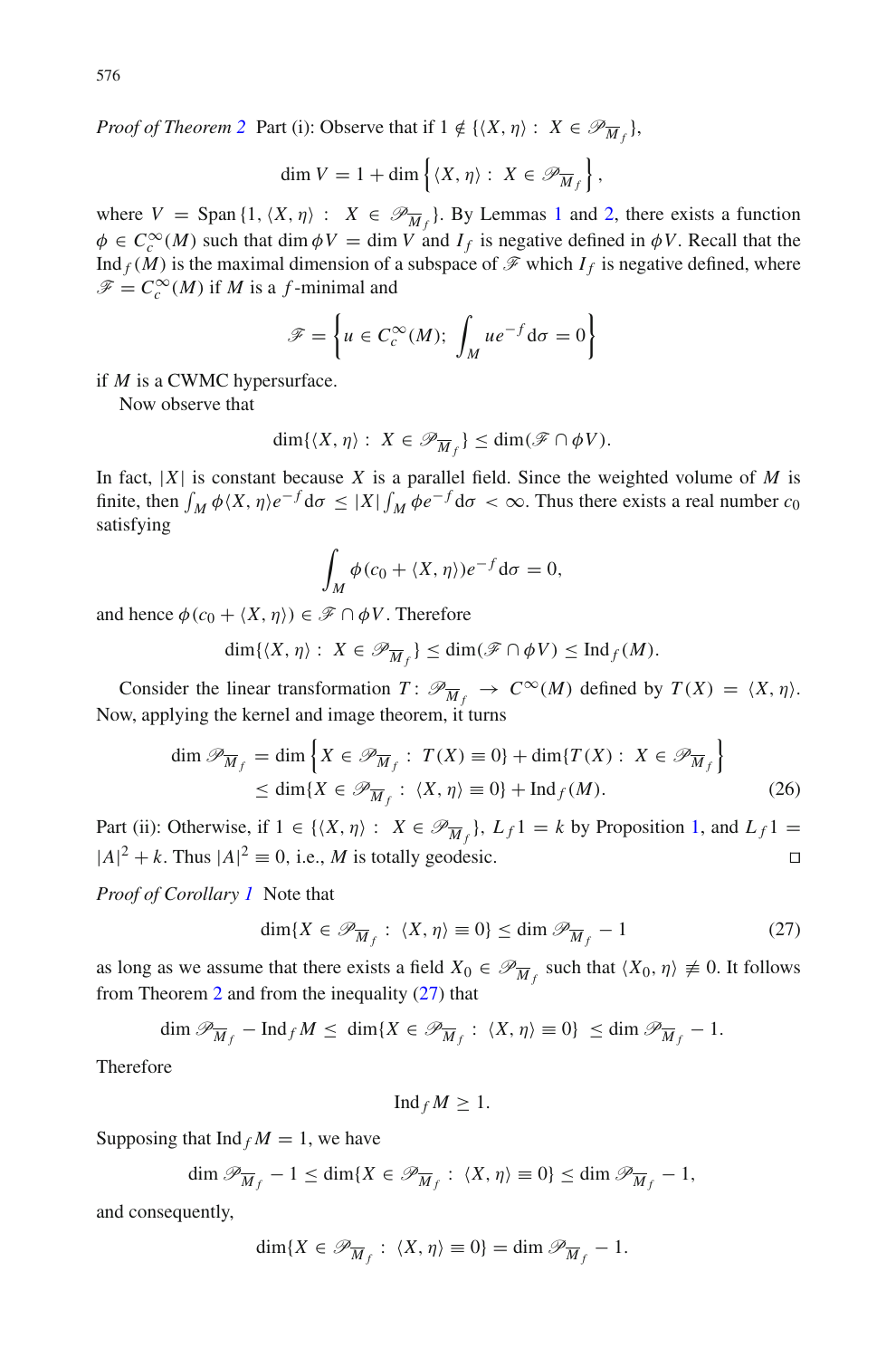$\Box$ 

Now, let us obtain a necessary condition for a CWMC hypersurface *M<sup>n</sup>* with finite weighted volume to satisfy the following equality:

$$
\operatorname{Ind}_f(M) = \dim \mathscr{P}_{\overline{M}_f} - \dim\{X \in P_{\overline{M}_f} : \langle X, \eta \rangle \equiv 0\}.
$$

<span id="page-16-1"></span>For this, we will prove some lemmas. They are adaptations of known results.

**Lemma 3** *Let*  $\Omega \subset M$  *be a compact set and let*  $u, v \in C^{\infty}(\Omega)$ *, then* 

<span id="page-16-0"></span>
$$
\int_{\Omega} (u \Delta_f v) e^{-f} d\sigma + \int_{\Omega} \langle \nabla u, \nabla v \rangle e^{-f} d\sigma = \int_{\partial \Omega} uv(v) e^{-f} d\partial \Omega, \text{ and } (28)
$$

$$
\int_{\Omega} (u \Delta_f v - v \Delta_f u) e^{-f} d\sigma = \int_{\partial \Omega} (u v(v) - v v(u)) e^{-f} d\partial \Omega,
$$
\n(29)

*where v denotes the exterior unit normal to*  $\Omega$  *along*  $\partial \Omega$ *.* 

*Proof* In fact,

$$
\begin{aligned} \operatorname{div}(e^{-f}u\nabla v) &= e^{-f}u \operatorname{div}(\nabla v) + \langle \nabla(e^{-f}u), \nabla v \rangle \\ &= e^{-f}u\Delta v - e^{-f}u\langle \nabla f, \nabla v \rangle + e^{-f}\langle \nabla u, \nabla v \rangle \\ &= e^{-f}u\Delta_f v + e^{-f}\langle \nabla u, \nabla v \rangle. \end{aligned}
$$

Integrating both sides from above identity and applying the divergent theorem to the field  $X = e^{-f} u \nabla v$ , it follows the equality [\(28\)](#page-16-0). The equality [\(29\)](#page-16-0) is obtained by integrating the difference  $u \Delta_f v - v \Delta_f u$  and applying the equality (28). difference  $u \Delta_f v - v \Delta_f u$  and applying the equality [\(28\)](#page-16-0).

<span id="page-16-3"></span>**Lemma 4** *( [\[10](#page-20-11)], Corollary 3.10) Suppose that M is a complete hypersurface without boundary. If u*, v *are C*<sup>2</sup> *functions with*

$$
\int_{M} \left( |u\nabla v| + |\nabla u| |\nabla v| + |u \Delta_f v| \right) e^{-f} d\sigma < \infty,
$$
\n(30)

*then*

$$
\int_{M} u(\Delta_{f}v)e^{-f}d\sigma = -\int_{M} \langle \nabla v, \nabla u \rangle e^{-f}d\sigma.
$$
\n(31)

Let  $W^{1,2}(e^{-f}d\sigma)$  be the weighted Sobolev space, which is the space of the functions *u* on *M* satisfying

$$
\int_M (u^2 + |\nabla u|^2) e^{-f} \mathrm{d}\sigma < \infty,
$$

with the norm

$$
|u|_{W_f^{1,2}} := \left(\int_M (u^2 + |\nabla u|^2) e^{-f} d\sigma\right)^{\frac{1}{2}}.
$$

<span id="page-16-2"></span>**Lemma 5** *Let M<sup>n</sup> be a CWMC hypersurface isometrically immersed in a gradient Ricci soliton*  $\overline{M}_f$  *that satisfies*  $\overline{\text{Ric}}_f = kg$ *. Suppose that h is a*  $C^2$  *function with*  $L_f h = -\mu h$  *for*  $\mu \in \mathbb{R}$ .

(i) If 
$$
h \in W^{1,2}(e^{-f} d\sigma)
$$
, then  $|A|h \in L^2(e^{-f} d\sigma)$  and  

$$
\int_M |A|^2 h^2 e^{-f} d\sigma \le \int_M ((1 - k - \mu)h^2 + 2|\nabla h|^2) e^{-f} d\sigma.
$$
 (32)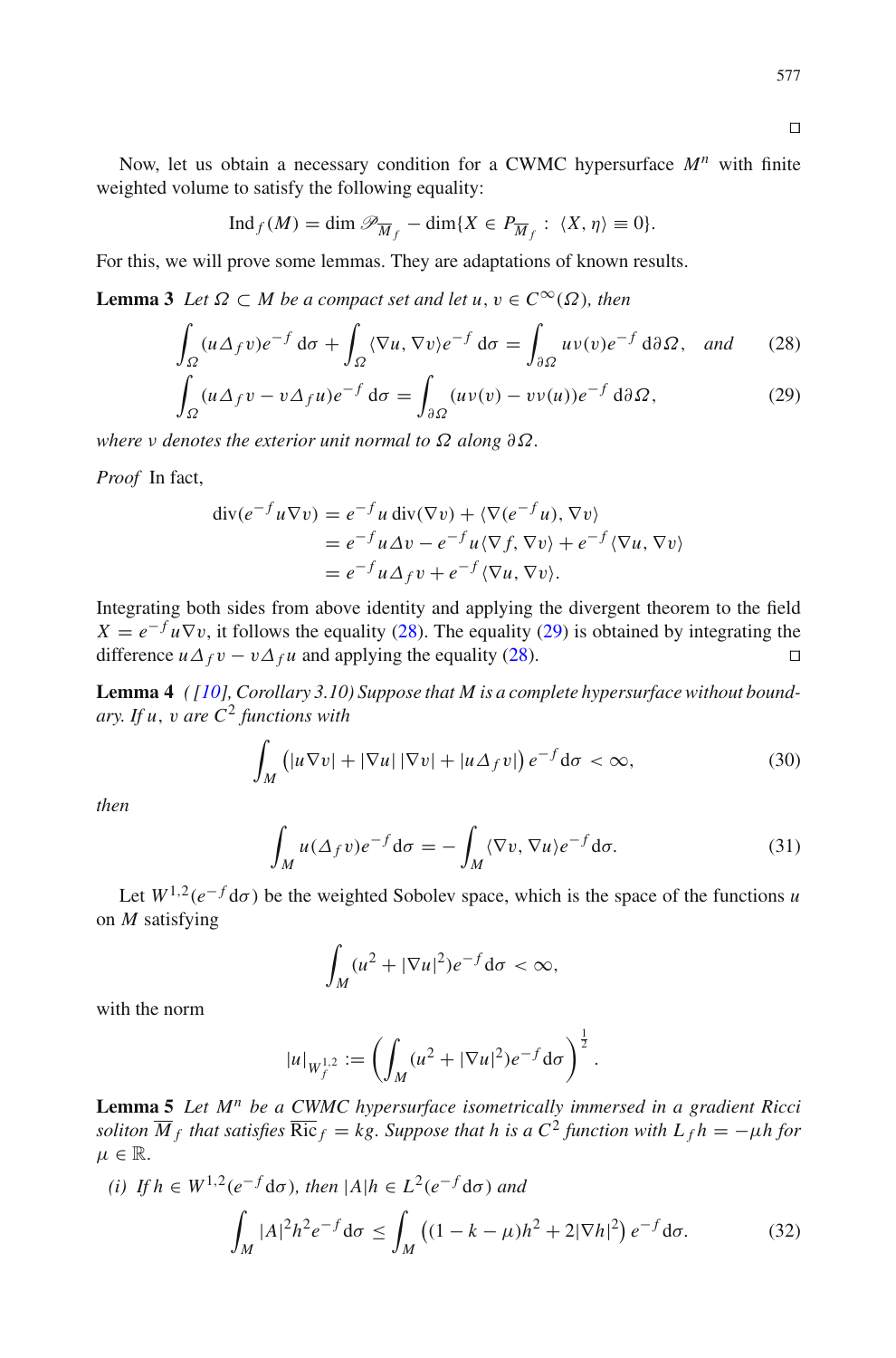*(ii) If*  $h > 0$  *and*  $\phi \in W^{1,2}(e^{-f}d\sigma)$ *, then* 

<span id="page-17-3"></span>
$$
\int_M \phi^2 (2|A|^2 + |\nabla \log h|^2) e^{-f} d\sigma \le \int_M [4|\nabla \phi|^2 - 2(\mu + k)\phi^2] e^{-f} d\sigma. \tag{33}
$$

*Proof* Part (i): Let  $\phi \in C_c^{\infty}(M)$ . Note that

$$
\Delta_f h^2 = 2|\nabla h|^2 + 2h\Delta_f h
$$

and

<span id="page-17-0"></span>
$$
\Delta_f h = (L_f - |A|^2 - k) h = -(\mu + |A|^2 + k) h.
$$
 (34)

By Lemma [3](#page-16-1) and equality [\(34\)](#page-17-0),

<span id="page-17-1"></span>
$$
\int_M \langle \nabla \phi^2, \nabla h^2 \rangle e^{-f} d\sigma = -\int_M \phi^2 \Delta_f h^2 e^{-f} d\sigma
$$
  
= 
$$
-2 \int_M \phi^2 \left[ |\nabla h|^2 - \left(\mu + |A|^2 + k\right) h^2 \right] e^{-f} d\sigma.
$$
 (35)

Assume now that  $\phi \leq 1$  and  $|\nabla \phi| \leq 1$ . Rearranging the terms in [\(35\)](#page-17-1) and using the inequality  $0 \leq |\phi \nabla h - h \nabla \phi|^2 = \phi^2 |\nabla h|^2 + h^2 |\nabla \phi|^2 - 2\phi h \langle \nabla \phi, \nabla h \rangle \leq |\nabla h|^2 + h^2 - 2\phi h \langle \nabla \phi, \nabla h \rangle,$ we have

<span id="page-17-2"></span>
$$
\int_M \phi^2 (2k + 2\mu + 2|A|^2) h^2 e^{-f} d\sigma = 4 \int_M \phi h \langle \nabla \phi, \nabla h \rangle e^{-f} d\sigma + 2 \int_M \phi^2 |\nabla h|^2 e^{-f} d\sigma
$$
  

$$
\leq 2 \int_M h^2 e^{-f} d\sigma + 4 \int_M |\nabla h|^2 e^{-f} d\sigma. \tag{36}
$$

Finally, consider the intrinsic ball  $B_i = B_i(p)$  in *M* of radius *j* and center at a fixed point  $p \in M$ . Applying [\(36\)](#page-17-2) with  $\phi = \phi_j$ , where  $\phi_j$  is one on  $B_j$  and cuts off linearly to zero from  $\partial B_j$  to  $\partial B_{j+1}$ , letting  $j \to \infty$ , and using the monotone convergence theorem we obtain

$$
\int_M |A|^2 h^2 e^{-f} d\sigma \le \int_M \left( (1 - k - \mu) h^2 + 2|\nabla h|^2 \right) e^{-f} d\sigma.
$$

Part (ii): Now we will prove the inequality [\(33\)](#page-17-3). In fact,  $\log h$  is well-defined and

<span id="page-17-4"></span>
$$
\Delta_f \log h = \frac{1}{h} \Delta_f h - |\nabla \log h|^2 = \frac{1}{h} L_f h - |A|^2 - k - |\nabla \log h|^2
$$
  
= 
$$
-\mu - |A|^2 - k - |\nabla \log h|^2.
$$
 (37)

Let  $\psi \in C_c^{\infty}(M)$ . It follows from Lemma [3](#page-16-1) and expression [\(37\)](#page-17-4) that

<span id="page-17-5"></span>
$$
\int_M \langle \nabla \psi^2, \nabla \log h \rangle e^{-f} d\sigma = -\int_M \psi^2 (\Delta_f \log h) e^{-f} d\sigma
$$

$$
= \int_M \psi^2 (\mu + |A|^2 + k + |\nabla \log h|^2) e^{-f} d\sigma. \tag{38}
$$

Combining [\(38\)](#page-17-5) with the following inequality

$$
\langle \nabla \psi^2, \nabla \log h \rangle \le 2|\nabla \psi|^2 + \frac{1}{2} \psi^2 |\nabla \log h|^2,
$$

gives us this

<span id="page-17-6"></span>
$$
\int_M \psi^2 (2|A|^2 + |\nabla \log h|^2) e^{-f} d\sigma \le \int_M (4|\nabla \psi|^2 - 2\mu \psi^2 - 2k\psi^2) e^{-f} d\sigma. \tag{39}
$$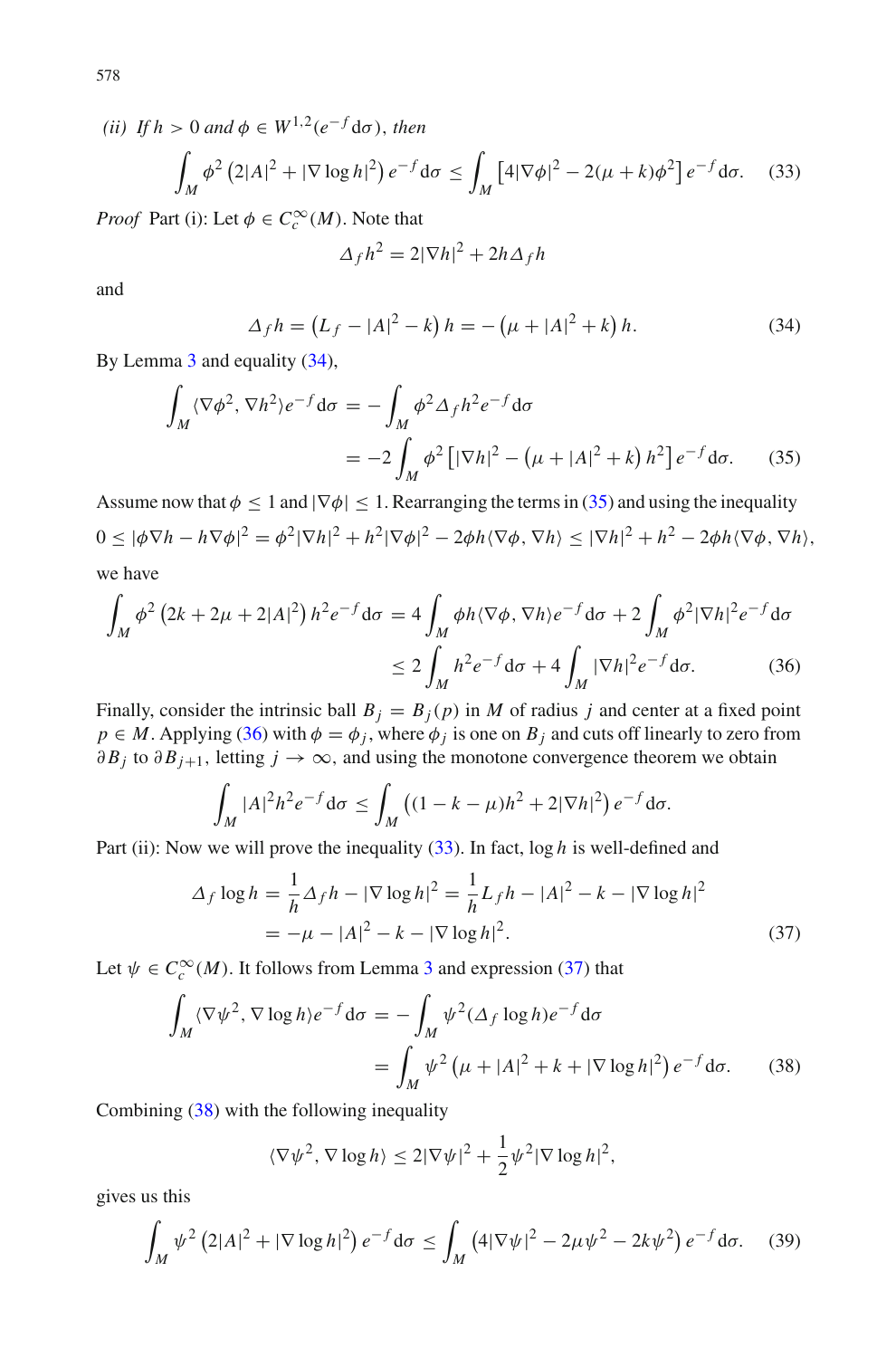Let  $\psi_j$  be one on  $B_j$  and cut off linearly to zero from  $\partial B_j$  to  $\partial B_{j+1}$ . Since  $\phi \in W^{1,2}(e^{-f}d\sigma)$ , applying [\(39\)](#page-17-6) with  $\psi = \psi_i \phi$ , and letting  $j \to \infty$ , using the monotone convergence theorem, we get

$$
\int_M \phi^2 (2|A|^2 + |\nabla \log h|^2) e^{-f} d\sigma \le \int_M [4|\nabla \phi|^2 - 2(\mu + k)\phi^2] e^{-f} d\sigma.
$$

*Remark [5](#page-16-2)* Lemma 5 was obtained by Colding and Minicozzi (see [\[10](#page-20-11)], Lemma 9.15) for a complete noncompact hypersurface  $\Sigma \subset \mathbb{R}^{n+1}$  without boundary that satisfies  $H = \frac{\langle x, \eta \rangle}{2}$ , where *x* is position vector.

<span id="page-18-0"></span>Through use Lemmas [4](#page-16-3) and [5,](#page-16-2) and ideas as the in proof of Lemma 9.25 of [\[10\]](#page-20-11), we have

**Lemma 6** *Let*  $\mu_1(M)$  *be the bottom for*  $L^2(e^{-f}d\sigma)$  *spectrum of the f* -stability *operator*  $L_f$ . *If*  $\mu_1(M) \neq -\infty$ , then there exists a positive  $C^2$  function u on M with  $L_f u = -\mu_1(M)u$ . *Moreover, if*  $w \in W^{1,2}(e^{-f}d\sigma)$  *and*  $L_f w = -\mu_1(M)w$ , *then*  $w = Cu$  *for some*  $C \in \mathbb{R}$ .

<span id="page-18-1"></span>**Lemma 7** Let M be a complete oriented CWMC hypersurface in gradient Ricci soliton  $\overline{M}_f$ .  $If \mu_1(M) \neq -\infty$  and  $Vol_f(M) < \infty$ , then

$$
\int_M |A|^2 e^{-f} \mathrm{d}\sigma < \infty. \tag{40}
$$

*Proof* Since  $\mu_1(M) \neq -\infty$ , there exists a  $C^2$  positive function *h* on *M* satisfying  $L_f h =$  $-\mu_1(M)h$  by Lemma [6.](#page-18-0) Let  $\phi_i$  be the cut off function such that  $|\nabla \phi_i| \leq 1$  and  $\phi_i \leq 1$ . So  $\phi_i \in W^{1,2}(e^{-f} d\sigma)$  because Vol  $_f(M) < \infty$ . By Lemma [5,](#page-16-2) equality [\(33\)](#page-17-3), we have

$$
2\int_M \phi_j^2 |A|^2 e^{-f} d\sigma \le \int_M \phi_j^2 (2|A|^2 + |\nabla \log h|^2) e^{-f} d\sigma
$$
  
\n
$$
\le \int_M \left(4|\nabla \phi_j|^2 - 2(\mu_1(M) + k)\phi_j^2\right) e^{-f} d\sigma
$$
  
\n
$$
\le (4+2|\mu_1(M) + k|) \int_M e^{-f} d\sigma < \infty.
$$

Letting  $j \to \infty$ , we obtain the conclusion of this lemma by monotone convergence theorem.  $\Box$ 

The compact manifolds which admit a parallel vector field with respect to some metric were characterized by Welsh in [\[19\]](#page-20-18). Namely, they are the compact fiber bundles over tori with finite structural group. The dimension of the torus can be assumed to be the number of linearly independent parallel vector fields. The noncompact manifolds case has also been solved by Welsh in [\[20](#page-20-19)]. If fact,

<span id="page-18-2"></span>**Proposition 3** *( [\[20](#page-20-19)], Proposition 2.1) If a Riemannian manifold M admits a complete parallel vector field, then either M is diffeomorphic to the product of a Euclidean space with some other manifold or there is a circle action on M whose orbits are not real homologous to zero.*

*Proof of Theorem [3](#page-4-3)* Now suppose that dim  $\mathcal{P}_{\overline{M}_f} = l > 0$ . Since, by hypothesis,

$$
\operatorname{Ind}_f(M) = \dim \mathcal{P}_{\overline{M}_f} - \dim \{ X \in P_{\overline{M}_f} : \langle X, \eta \rangle \equiv 0 \},
$$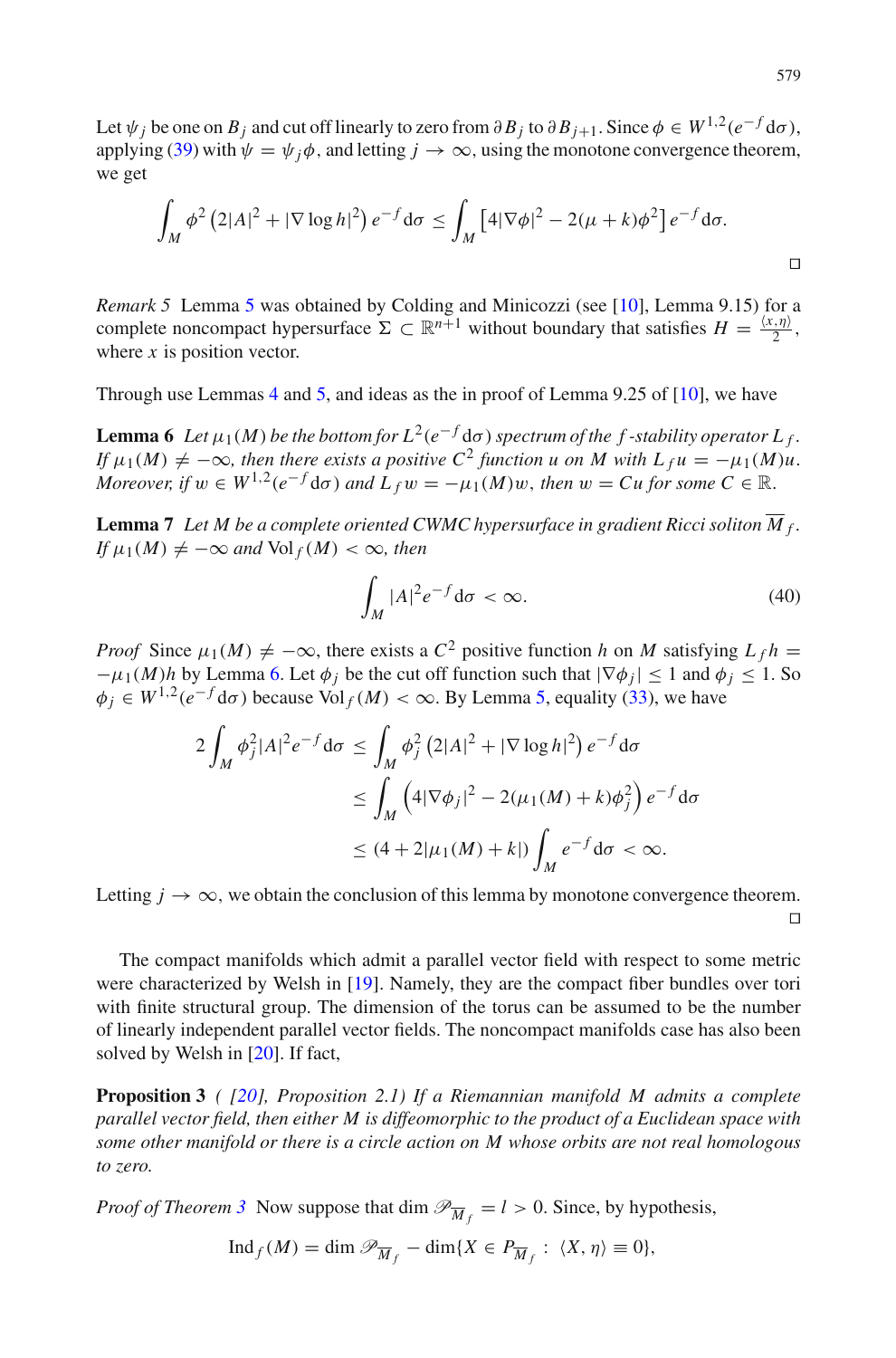we can have two cases: either  $\text{Ind}_f(M) = \dim \mathcal{P}_{\overline{M}_f}$  or  $\text{Ind}_f(M) \neq \dim \mathcal{P}_{\overline{M}_f}$ . Part (i): Initially, suppose that  $\text{Ind}_f(M) = \dim \mathcal{P}_{\overline{M}_f}$ , i.e.,

$$
\dim\{X\in\mathscr{P}_{\overline{M}_f}: \langle X,\eta\rangle\equiv 0\}=0
$$

and there exists *l* independent linearly parallel unit vector fields  $X_1, X_2, \ldots, X_l$  such that  $\langle X_i, \eta \rangle \neq 0$  for all  $j = 1, 2, \ldots, l$ . Put

$$
u_j = \langle X_j, \eta \rangle
$$
 for all  $j = 1, 2, ..., l$ .

By Proposition [1,](#page-8-2)

$$
L_f u_j = k u_j, \quad
$$

where  $\overline{\text{Ric}}_f = kg$ . Note that

<span id="page-19-1"></span>
$$
\int_{M} u_{j}^{2} e^{-f} d\sigma \le \int_{M} e^{-f} d\sigma < \infty
$$
\n(41)

because

$$
u_j = \langle X_j, \eta \rangle \le |X_j| |\eta| = 1.
$$

Hence  $u_1, u_2, \ldots, u_l$  are  $L^2(e^{-f}d\sigma)$  eigenfunctions with negative eigenvalues  $-k$ . Since, by hypothesis,

$$
\mathrm{Ind}_f(M)=l>0,
$$

then the bottom  $\mu_1(M)$  of the spectrum of  $L_f$  satisfies  $\mu_1(M) = -k$ . Now consider a local orthonormal frame  $\{e_1, e_2, \ldots, e_n\}$  on *M*. Observe that

<span id="page-19-0"></span>
$$
|\nabla u_j|^2 = \sum_{i=1}^n |\nabla_{e_i} u_j|^2 \le \sum_{i=1}^n \left(\sum_{k=1}^n a_{ik}^2\right) \left(\sum_{k=1}^n \langle e_k, X_j \rangle^2\right) \le |A|^2. \tag{42}
$$

Hence it follows from Lemma [7](#page-18-1) and inequality [\(42\)](#page-19-0) that

$$
\int_M |\nabla u_j|^2 e^{-f} d\sigma \le \int_M |A|^2 e^{-f} d\sigma < \infty
$$

and using [\(41\)](#page-19-1), we get  $u_j \in W^{1,2}(e^{-f}d\sigma)$ . By Lemma [6,](#page-18-0)  $u_j > 0$  on *M* without lost of generality. Therefore, it follows from Lemma [2](#page-12-1) and the integrability of  $|A|^2$ , that

$$
\int_M |A|^2 u_j e^{-f} d\sigma = 0.
$$

Thus  $|A| \equiv 0$  on *M*.

Part (ii): In the case which  $\text{Ind}_f(M) \neq \dim \mathcal{P}_{\overline{M}_f}$ , we have that there exists  $X_0 \in \mathcal{P}_{\overline{M}_f}$  such that  $\langle X_0, \eta \rangle \equiv 0$ . Thus  $X_0 \in TM$  and it is parallel with respect to Riemannian connection of (*M*, *g*). By Proposition [3,](#page-18-2) either *M* is diffeomorphic to the product of a Euclidean space with some other manifold, or there is a circle action on *M* whose orbits are not real homologous to zero.